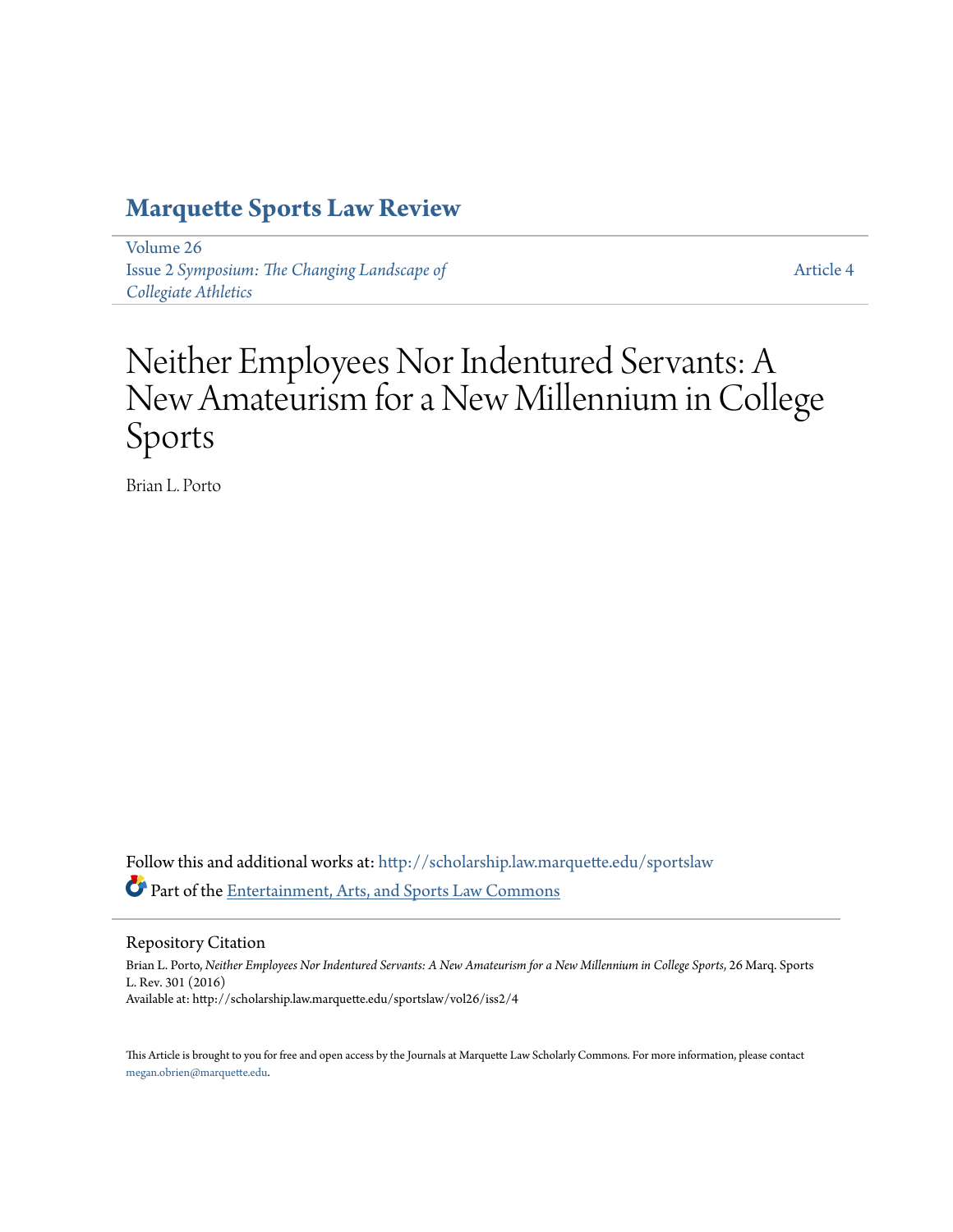# **NEITHER EMPLOYEES NOR INDENTURED SERVANTS: A NEW AMATEURISM FOR A NEW MILLENNIUM IN COLLEGE SPORTS**

BRIAN L. PORTO\*

#### I. INTRODUCTION

No word engenders more controversy among academics who study college sports than "amateurism." According to the National Collegiate Athletic Association (NCAA), the premier governing body for college sports in the United States, amateurism is the cornerstone of its philosophy of athletic governance.<sup>1</sup> That philosophy has spawned what the NCAA terms "the collegiate model of sports," within which "the young men and women competing on the field or court are students first, athletes second."<sup>2</sup> Amateurism, as the NCAA envisions it, prohibits college athletes from

- 1. signing a contract with a professional team in their collegiate sport;
- 2. receiving a salary for playing their collegiate sport;
- 3. receiving prize money in excess of actual and reasonable expenses;
- 4. playing in games with professional athletes;
- 5. trying out for, practicing with, or competing with a professional team;
- 6. receiving "[b]enefits from an agent or prospective agent";

<sup>\*</sup> Professor, Vermont Law School. J.D., Indiana University-Bloomington, 1987; Ph.D., Miami University (Ohio), 1979; B.A., University of Rhode Island, 1974.

<sup>1.</sup> *Amateurism*, NCAA.ORG, http://www.ncaa.org/amateurism (last visited June 9, 2016).

<sup>2.</sup> *Id.* The NCAA uses the term "student-athlete," which I will not use because it originated to help colleges avoid workers' compensation liability for injured athletes after the adoption of athletic scholarships and because it separates athletes from their classmates, who are not called "student-musicians" or "student-journalists." This Article will instead refer to "college athletes" or "athletes" and will use the terms synonymously.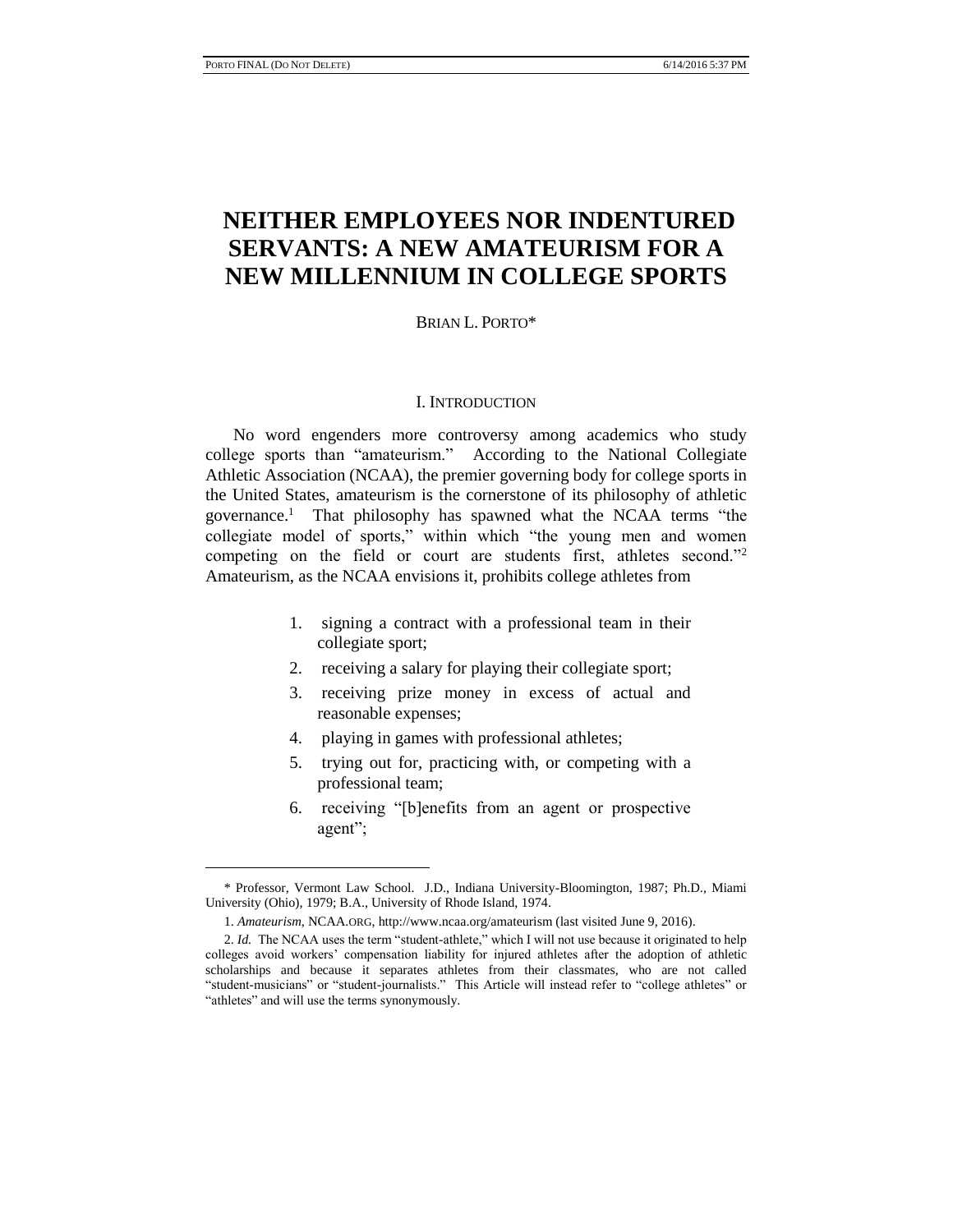- 7. agreeing to representation by an agent; and
- 8. "[d]elay[ing] initial full-time colleg[e] enrollment to participate in organized sports competition."<sup>3</sup>

Lincoln Allison, a British academic who has studied amateurism extensively, explains that "a human activity is amateur in so far as it is chosen in order to enrich experience and that choice is not coerced by economic or social forces."<sup>4</sup> By Professor Allison's definition, amateurism lives on in American college sports today, not only in the NCAA's Division III, where athletic scholarships are prohibited and athletes usually do not envision careers in professional sports, but sometimes even in Division I, which features the NCAA's most competitive and commercialized athletic programs. On the women's crew team at the University of Oklahoma, for example, forty-nine of the seventy members seek synchronization in the early-morning chill, day after day, without the benefit of an athletic scholarship.<sup>5</sup>

Despite the remaining outposts of traditional amateurism, by the 1990s, in the wake of million-dollar salaries for coaches, almost constant expansion and upgrading of athletic facilities, and burgeoning revenues from licensing collegiate products, "amateurism had come to seem" in Professor Allison's words "outdated, inefficient and reactionary"; it was, he observes, "thoroughly tainted by elitism and hypocrisy."<sup>6</sup> Therefore, "the generation [of journalists] in power in the 1990s seemed to accept its demise where they did not actually despise it."<sup>7</sup>

The elitism associated with amateurism is evident in what Professor Allison terms the Roger Bannister Syndrome, which refers to the lanky, articulate young physician and Oxford graduate who was the first person to run a mile in under four minutes.<sup>8</sup> At the heart of this syndrome, Allison writes,

is the image of the gentleman athlete, as amateur and as honest as the day is long, an educated man with an income from another profession, exhausting himself to run faster than anybody had run before, as Bannister did to become the first runner to complete the mile in under 4 minutes at Oxford in

<sup>3.</sup> *Id.*

<sup>4.</sup> LINCOLN ALLISON, AMATEURISM IN SPORT: AN ANALYSIS AND A DEFENCE 10 (2001).

<sup>5.</sup> Eric Snyder, *Amateurism and Intercollegiate Athletics*, HIGHEREDJOBS (Sept. 16, 2014), https://www.higheredjobs.com/articles/articleDisplay.cfm?ID=560.

<sup>6.</sup> ALLISON, *supra* note 4, at 13.

<sup>7.</sup> *Id.*

<sup>8.</sup> *Id.* at 37.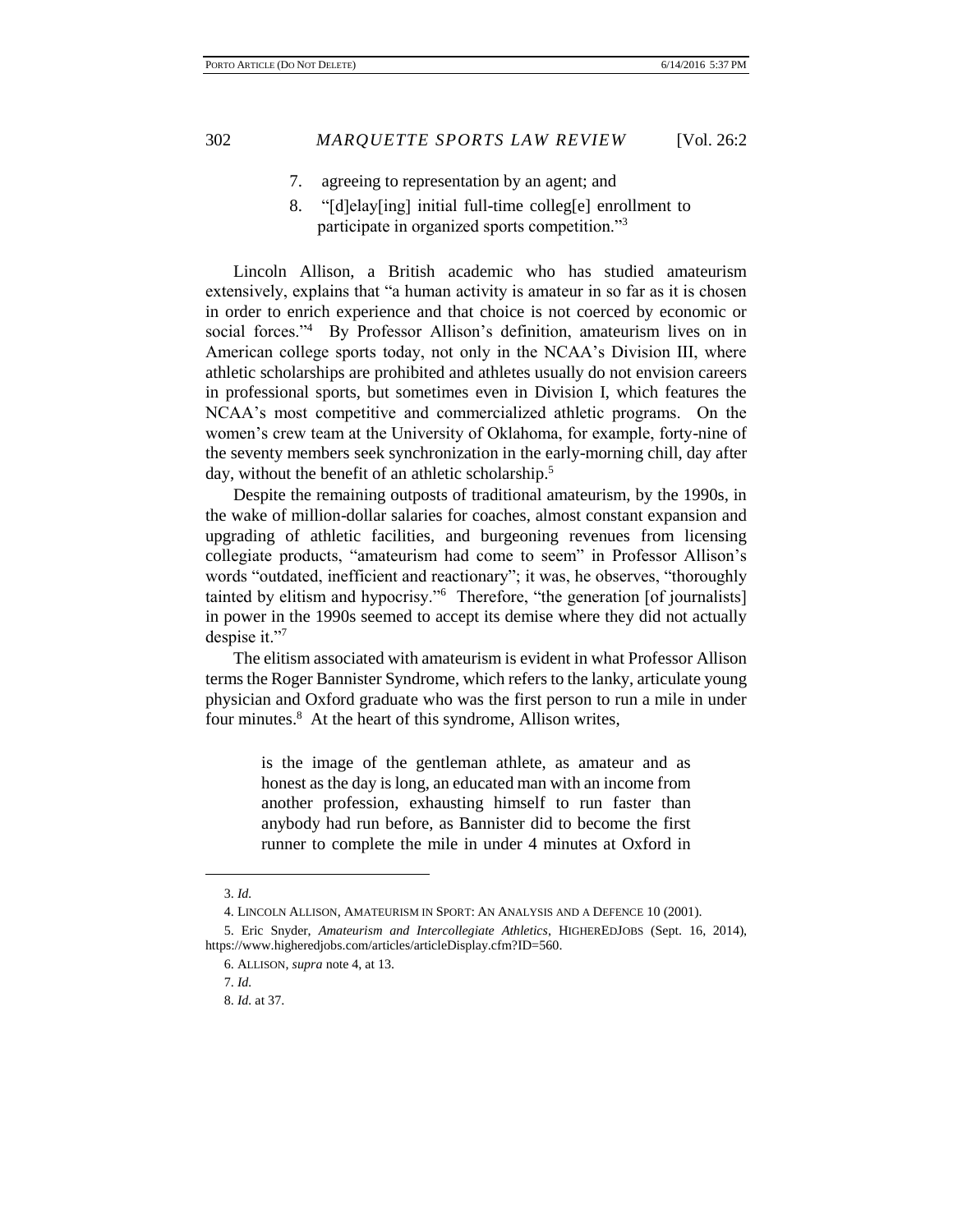# 1953.9

Amateurism's distaste for commercialism restricted athletics to athletes whose personal or family finances permitted them to train and compete without the need to profit from their athletic labors.

The hypocrisy that amateurism can produce has been a favorite subject of American journalists and legal commentators for a generation or more, and the critiques continue unabated today. For example, prominent journalist and historian Taylor Branch characterizes amateurism as a "cynical hoax[], [a] legalistic confection[] propagated by the universities so they can exploit the skills and fame of young athletes. The tragedy at the heart of college sports," Branch writes, "is not that some college athletes are getting paid, but that more of them are not."<sup>10</sup> To illustrate the hypocrisy of amateurism, Branch told the story of A.J. Green, a former wide receiver at the University of Georgia, who "confessed that he'd sold his own jersey from the Independence Bowl the year before, to raise cash for a spring-break vacation."<sup>11</sup> Green's penalty from the NCAA was a four-game suspension, but "[w]hile he served the suspension," Branch relates, "the Georgia Bulldogs store continued legally selling replicas of [his] . . . jersey for \$39.95 and up."<sup>12</sup> The implicit conclusion here, of course, is that if athletic commerce is good for the goose (the university), it should also be good for the gander (the athlete).

Legal academics have echoed Branch, although in more precise legal language. One recent commentary criticizes the NCAA's rule prohibiting the payment of athletes beyond their athletic scholarships, claiming the rule "is illegal because it prevents its members from engaging in competitive 'bidding' to recruit student-athletes."<sup>13</sup> Another commentary argues that NCAA proscriptions against paying athletes "violate the federal antitrust laws because they facially restrict price competition among schools, limit consumer choice, and lower product quality."<sup>14</sup> Still another commentary maintains that college

<sup>9.</sup> *Id.* Although the quotation states 1953, Bannister actually set his record on May 6, 1954. *See Roger Bannister Breaks Four-Minutes Mile*, HISTORY.COM, http://www.history.com/this-day-in-history/roger-bannister-breaks-four-minutes-mile (last visited June 9, 2016).

<sup>10.</sup> Taylor Branch, *The Shame of College Sports*, ATLANTIC MONTHLY, Oct. 2011, at 80, 82, http://www.theatlantic.com/magazine/archive/2011/10/the-shame-of-college-sports/308643/.

<sup>11.</sup> *Id.* at 94.

<sup>12.</sup> *Id.*

<sup>13.</sup> Marc Edelman, *A Short Treatise on Amateurism and Antitrust Law: Why the NCAA's No-Pay Rules Violate Section 1 of the Sherman Act*, 64 CASE W. RES. L. REV. 61, 82 (2013) (citing Nat'l Soc'y of Prof'l Eng'rs v. United States, 435 U.S. 679, 684, 693 (1978)).

<sup>14.</sup> Kemper C. Powell, *A Façade of Amateurism: An Examination of the NCAA Grant-in-Aid System Under the Sherman Act*, 20 SPORTS LAW. J. 241, 242 (2013) (citing Peter Kreher, *Antitrust Theory, College Sports, and Interleague Rulemaking: A New Critique of the NCAA's Amateurism Rules*, 6 VA.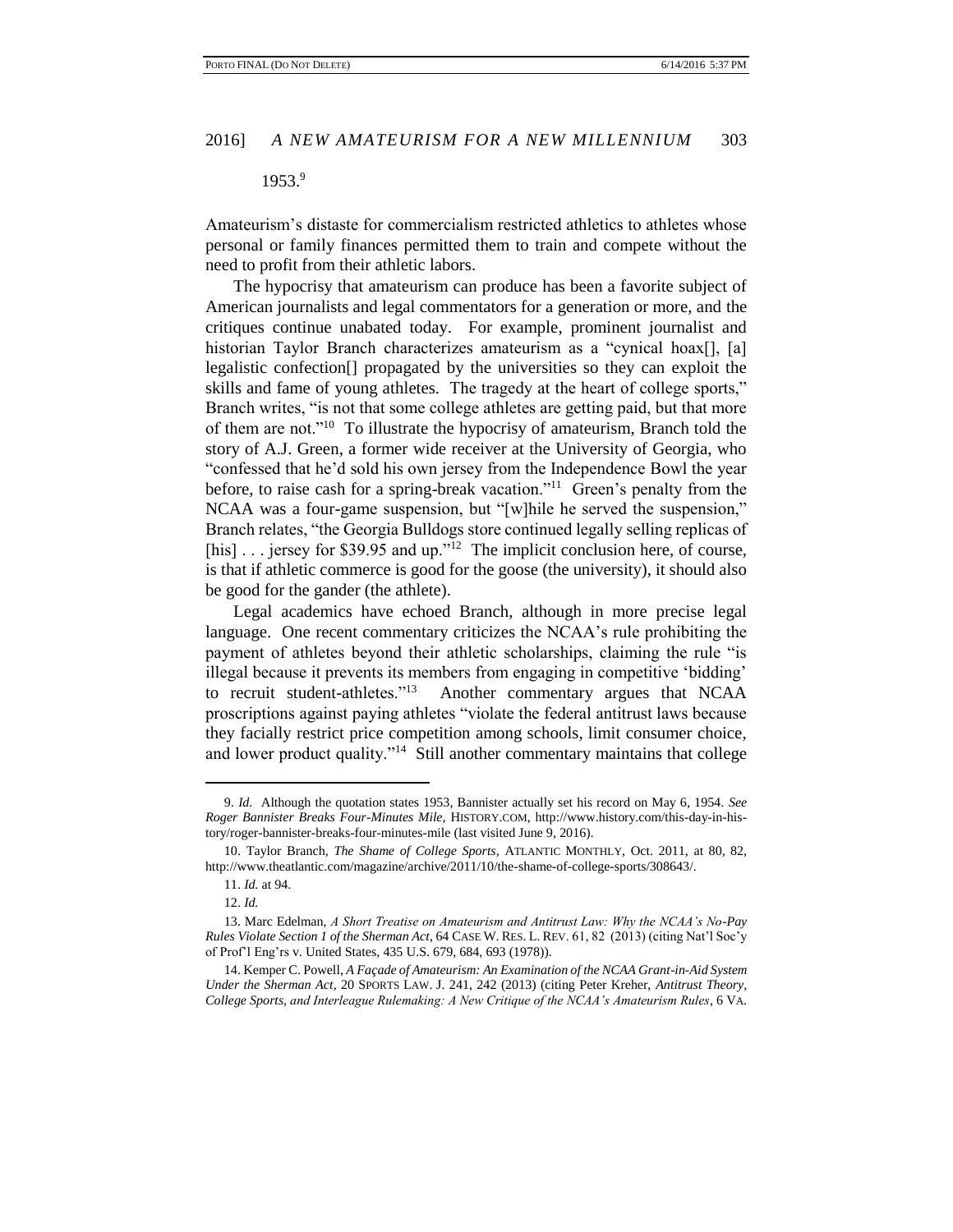sports have become so commercialized that they should be subject not only to the antitrust laws but to the labor and tax laws too.<sup>15</sup>

In light of these condemnations, Professor Maureen Weston's question, posed in 2013, remains apropos today: "Is amateurism dead, should it be or what will happen to the non-revenue sports?"<sup>16</sup> The future of nonrevenue sports is beyond the scope of this Article. The answer to the first two questions is no, but amateurism must change to accommodate current conditions. The purpose of this Article is to present a modern amateurism model for the modern world. Part II will discuss the origins of the concept and its application to American college sports and will address both its appropriateness to a university-based athletic system and its shortcomings under modern social and economic conditions. Part III will examine the legal case against amateurism, especially in relationship to antitrust law. Part IV will assess the recent decisions of the trial court and the Ninth Circuit, respectively, in *O'Bannon v. NCAA* and the likely results for amateurism.<sup>17</sup> Part V will present a modern amateurism model for the modern era and recommend its adoption as a preferable alternative to the employment model of college sports offered by its critics.

# II. A SHORT HISTORY OF AMATEURISM

Like the societies of which it has been part, amateurism has changed considerably since its beginnings on the playing fields of England's elite boarding schools during the Nineteenth Century. At that time, young males who attended elite schools in England participated in a variety of sports because athletic participation was thought to be a key ingredient of a liberal education that trained both mind and body for leadership positions in British society.<sup>18</sup> The same idea became the model for school and college-based sports in the United States.<sup>19</sup>

SPORTS & ENT. L.J. 51, 52, 86, 88 (2006)). For other commentaries in this vein, see generally Gabe Feldman, *A Modest Proposal for Taming the Antitrust Beast*, 41 PEPP. L. REV. 249 (2014*)*; Daniel E. Lazaroff, *The NCAA in Its Second Century: Defender of Amateurism or Antitrust Recidivist?*, 86 OR. L. REV. 329 (2007).

<sup>15.</sup> *See generally* Amy Christian McCormick & Robert A. McCormick, *The Emperor's New Clothes: Lifting the NCAA's Veil of Amateurism*, 45 SAN DIEGO L. REV. 495 (2008).

<sup>16.</sup> Maureen Weston et al., *Symposium Transcript - Amateurism and the Future of the NCAA*, 3 MISS. SPORTS L. REV. 1, 10 (2013).

<sup>17.</sup> *See generally* O'Bannon v. NCAA, 7 F. Supp. 3d 955 (N.D. Cal. 2014), *aff'd in part, vacated in part*, 802 F.3d 1049 (9th Cir. 2015).

<sup>18.</sup> *See* Kay Hawes, *Debate on Amateurism Has Evolved over Time*, NCAA.ORG (Jan. 3, 2000), http://fs.ncaa.org/Docs/NCAANewsArchive/2000/association-wide/debate+on+amateurism+has +evolved+over+time+-+1-3-00.html.

<sup>19.</sup> *See id.*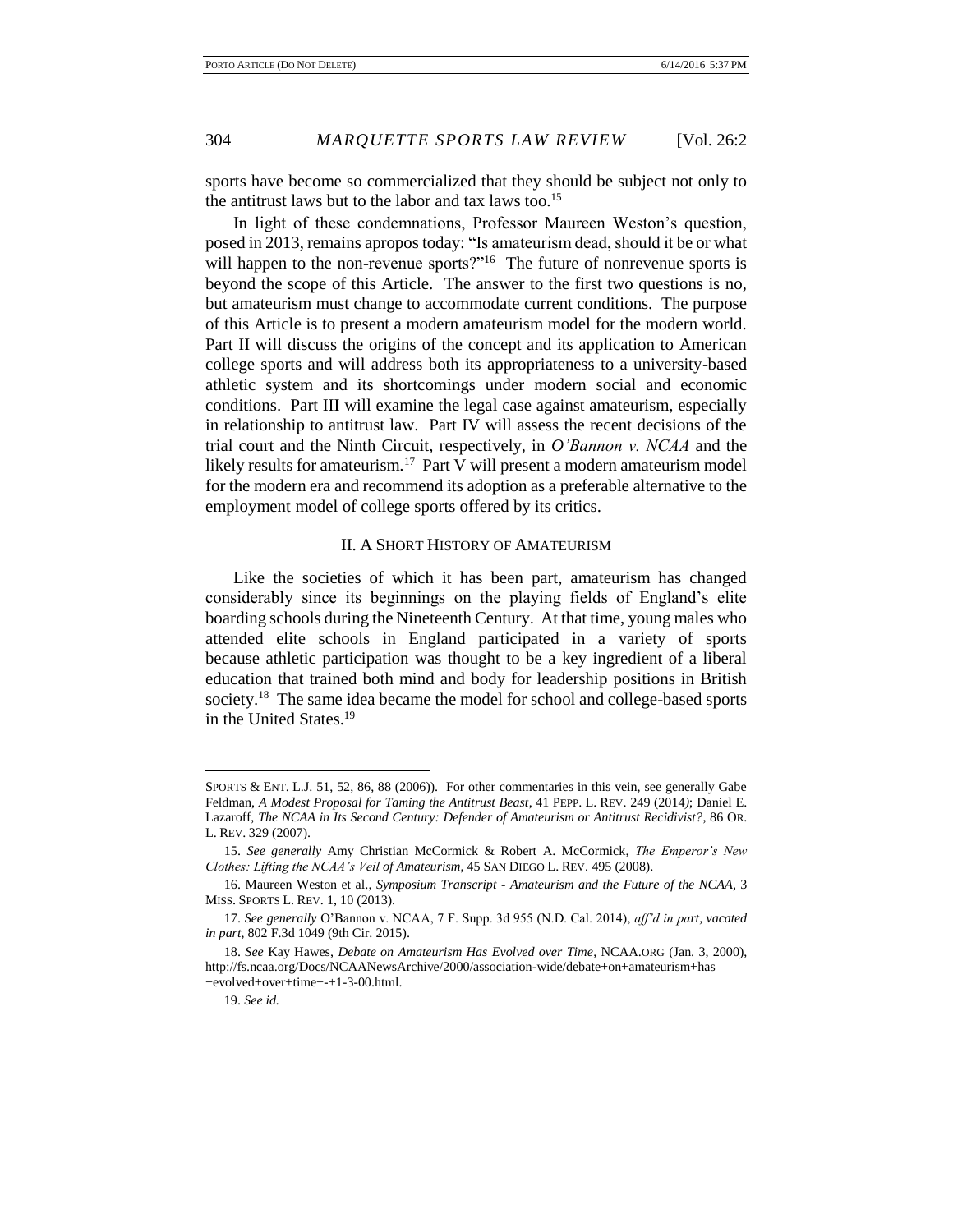## 2016] *A NEW AMATEURISM FOR A NEW MILLENNIUM* 305

In England, amateurism was overtly class-conscious, indeed classist.<sup>20</sup> It was based on the notion "that aristocrats engaged in leisure activities purely for enjoyment and to become well-rounded gentlemen."<sup>21</sup> Such activities substituted for employment because having the luxury of time to pursue leisure was the great privilege of being an aristocrat.<sup>22</sup> Accordingly, the Amateur Rowing Association, which limited its competitions to amateurs, decreed

> that an amateur must never have taken money [to compete], . . . "nor ever taught, pursued, or assisted in the pursuit of athletic exercises of any kind as a means of livelihood, nor have ever been employed in or about boats, or in manual labour; nor be a mechanic, artisan or labourer."<sup>23</sup>

This "'mechanics' clause also [barred] those who worked with their hands from competing against those who did not," apparently on the theory "that manual laborers had an unfair physical advantage over 'gentlemen'" in contests of physical strength and endurance.<sup>24</sup> Ironically, it "led to the exclusion of the Olympic sculling champion J.H.B. Kelly . . . from the 1921 Diamond Sculls [rowing race] at Henley" because he was a bricklayer.<sup>25</sup> Mr. Kelly's daughter, Grace, an iconic American actress, became Princess Grace of Monaco in 1956.<sup>26</sup>

Amateurism was not confined to England, though. Indeed, it was the philosophical underpinning of the Olympics for most of the Twentieth Century. The Baron de Coubertin, the French aristocrat who revived the Olympics in 1896, shared the amateurism ideal and envisioned an international athletic competition conducted for the love of sport, without any financial rewards for the participants.<sup>27</sup> He saw, in the athletic competitions of the British public schools, "a revival and modernization of ancient traditions," worthy of emulation on a larger scale.<sup>28</sup> Still, amateurism was, as Professor Allison notes, both classist and racist; it "was 'classist' in that it distinguished between social classes in favour of those already dominant" and "'racist' in that within the British Empire and the United States it favoured 'white' elites over

<sup>20.</sup> *Id.*

<sup>21.</sup> *Id.*

<sup>22.</sup> *See id.*

<sup>23.</sup> ALLISON, *supra* note 4, at 20*.*

<sup>24.</sup> Hawes, *supra* note 18.

<sup>25.</sup> ALLISON, *supra* note 4, at 20.

<sup>26.</sup> *See id.*

<sup>27.</sup> *See* Hawes, *supra* note 18.

<sup>28.</sup> ALLISON, *supra* note 4, at 36.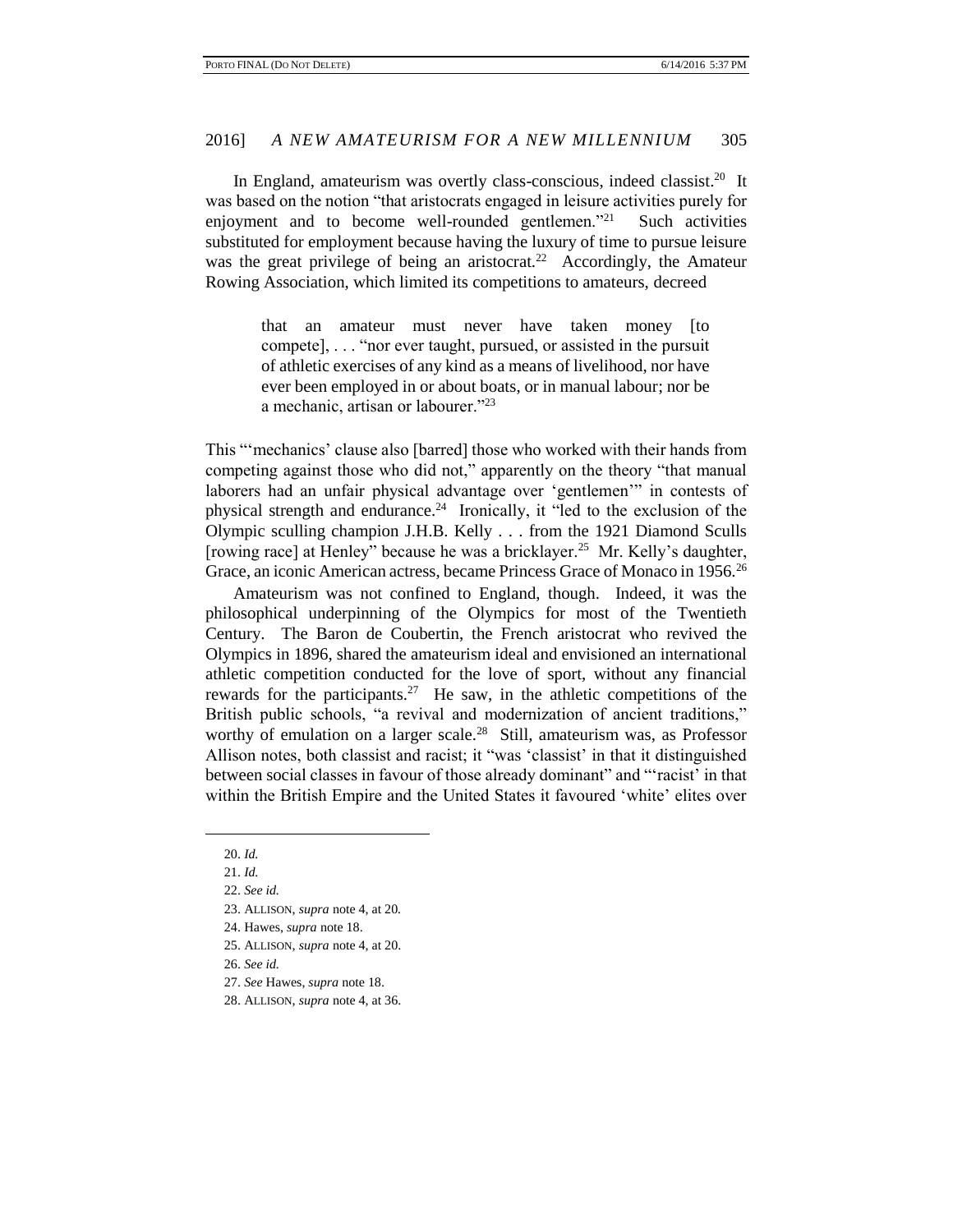other races."<sup>29</sup>

Amateurism, warts and all, became the underpinning for American college sports in 1906, when the Intercollegiate Athletic Association, the NCAA's precursor, held its first national convention.<sup>30</sup> The participants banned the "recruiting ([or] 'proselytizing' [as they called it]) of top [high] school athletes" and the awarding of scholarships based on athletic ability.<sup>31</sup> Still, the infant organization, which adopted its present name in 1910, had no means of enforcing its amateur ideal, so its stated prohibitions were voluntary, which meant that some institutions honored them and others did not.<sup>32</sup>

"In 1916, the Association's members finally agreed to insert a definition of amateurism into the bylaws."<sup>33</sup> That definition stated, "An amateur athlete is one who participates in competitive physical sports only for the pleasure and the physical, mental, moral and social benefits directly derived therefrom."<sup>34</sup> Similarly, in 1929, when the Carnegie Foundation for the Advancement of Teaching published a report that was highly critical of the growing commercialism and professionalism in college sports, $35$  the definition of amateurism to which the NCAA and its Olympic counterpart, the Amateur Athletic Union, adhered stated, "An amateur sportsman is one who engages in sport solely for the pleasure and physical, mental, or social benefits he derives therefrom, and to whom sport is nothing more than an avocation."<sup>36</sup>

Not all NCAA member institutions practiced that philosophy though, so in 1948, the NCAA tried to force them to do so by promulgating a Sanity Code designed to punish those who funneled unauthorized financial assistance to athletes.<sup>37</sup> It restricted financial aid to athletes to tuition and fees and prohibited awards of aid "based on athletic ability" rather than financial need or academic merit.<sup>38</sup> But colleges continued to find the potential for economic gain from athletics, especially football, too enticing to comply with the Sanity Code.<sup>39</sup> Indeed, "seven colleges called the NCAA's bluff by violating the

 $\overline{a}$ 

39. *Id.*

<sup>29.</sup> *Id.* at 71.

<sup>30.</sup> Virginia A. Fitt, Note, *The NCAA's Lost Cause and the Legal Ease of Redefining Amateurism*, 59 DUKE L.J. 555, 560 (2009) (citing Hawes, *supra* note 18).

<sup>31.</sup> *Id.* at 560–61.

<sup>32.</sup> *See* Hawes, *supra* note 18.

<sup>33.</sup> *Id.*

<sup>34.</sup> *Id.*

<sup>35.</sup> *See generally* HOWARD J. SAVAGE ET AL., AMERICAN COLLEGE ATHLETICS (1929).

<sup>36.</sup> Snyder, *supra* note 5.

<sup>37.</sup> Kyle R. Wood, Note, *NCAA Student-Athlete Health Care: Antitrust Concerns Regarding the Insurance Coverage Certification Requirement*, 10 IND. HEALTH L. REV. 561, 569–70 (2013).

<sup>38.</sup> *Id.* at 570 (quoting Lazaroff, *supra* note 14, at 333).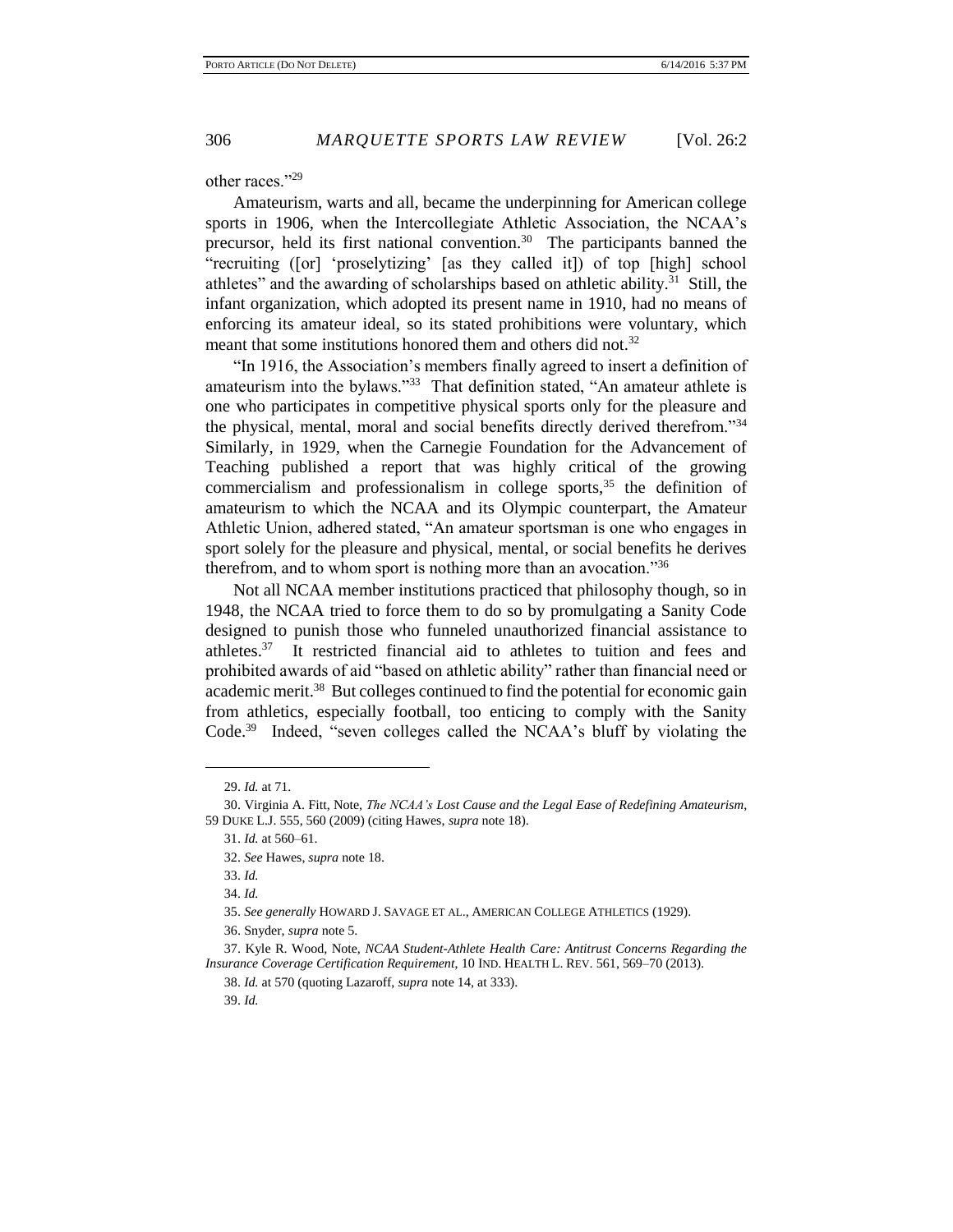Sanity Code and gambling that their fellow members would not banish them from the NCAA."<sup>40</sup> The gamble worked; not only were the so-called Sinful Seven not punished, but at the 1951 NCAA Convention, opponents of the Sanity Code, chiefly southern and southwestern schools that had awarded athletic scholarships since the 1930s, "eliminated the section of the [NCAA Clonstitution that contained it."<sup>41</sup> The following year, the delegates "rewrote Article III, Section 4, of the NCAA Constitution to give each college the freedom to establish its own financial aid policies for athletes, so long as the college itself was the source of the aid."<sup>42</sup>

In 1956, a major modification of the NCAA's amateurism philosophy occurred when the members voted to permit athletic scholarships—that is, "full grants-in-aid based on athletic participation."<sup>43</sup> Each grant covered "tuition, fees, room and board, books, and [fifteen dollars] per month for 'laundry money."<sup>144</sup> In future years, amateurism would undergo additional modifications; for example, in 1974, athletes earned the right "to compete as . . . professional[s] in one sport while [retaining] their [college] eligibility in [an]other sport<sup>[]</sup>.<sup>245</sup> They could also "teach, coach and officiate" (although not for professional games) and could "tryout with a professional team," as long as "they paid their own expenses and did not accept any" money for the tryout.<sup>46</sup> These changes showed that even though tension remained between amateurism and commercialism, over time they appeared to develop, according to Professor Allison, a degree of compatibility akin to "democracy and monarchy."<sup>47</sup>

Amateurism has been more enduring in American college sports than it has in the Olympics, though. Avery Brundage, who was the president of the International Olympic Committee (IOC) from 1952 until 1972, defended amateurism fiercely, but after he retired, the IOC changed its rules, removing the term "amateur" from the Olympic charter in the 1970s and, in the 1980s, giving international sports federations "the power to determine age limits [for participants] and the eligibility of professional athletes" to compete in the Games.<sup>48</sup> Under the modern Olympic model, "athletes are not paid for their [Olympic] participation, but rather are just not forbidden from profiting from

<sup>40.</sup> BRIAN L. PORTO, A NEW SEASON: USING TITLE IX TO REFORM COLLEGE SPORTS 36 (2003).

<sup>41.</sup> *Id.* at 37.

<sup>42.</sup> *Id.*

<sup>43.</sup> Wood, *supra* note 37, at 570.

<sup>44.</sup> *Id.* (citing Lazaroff, *supra* note 14, at 334 n.24).

<sup>45.</sup> Hawes, *supra* note 18.

<sup>46.</sup> *Id.*

<sup>47.</sup> ALLISON, *supra* note 4, at 70.

<sup>48.</sup> Hawes, *supra* note 18.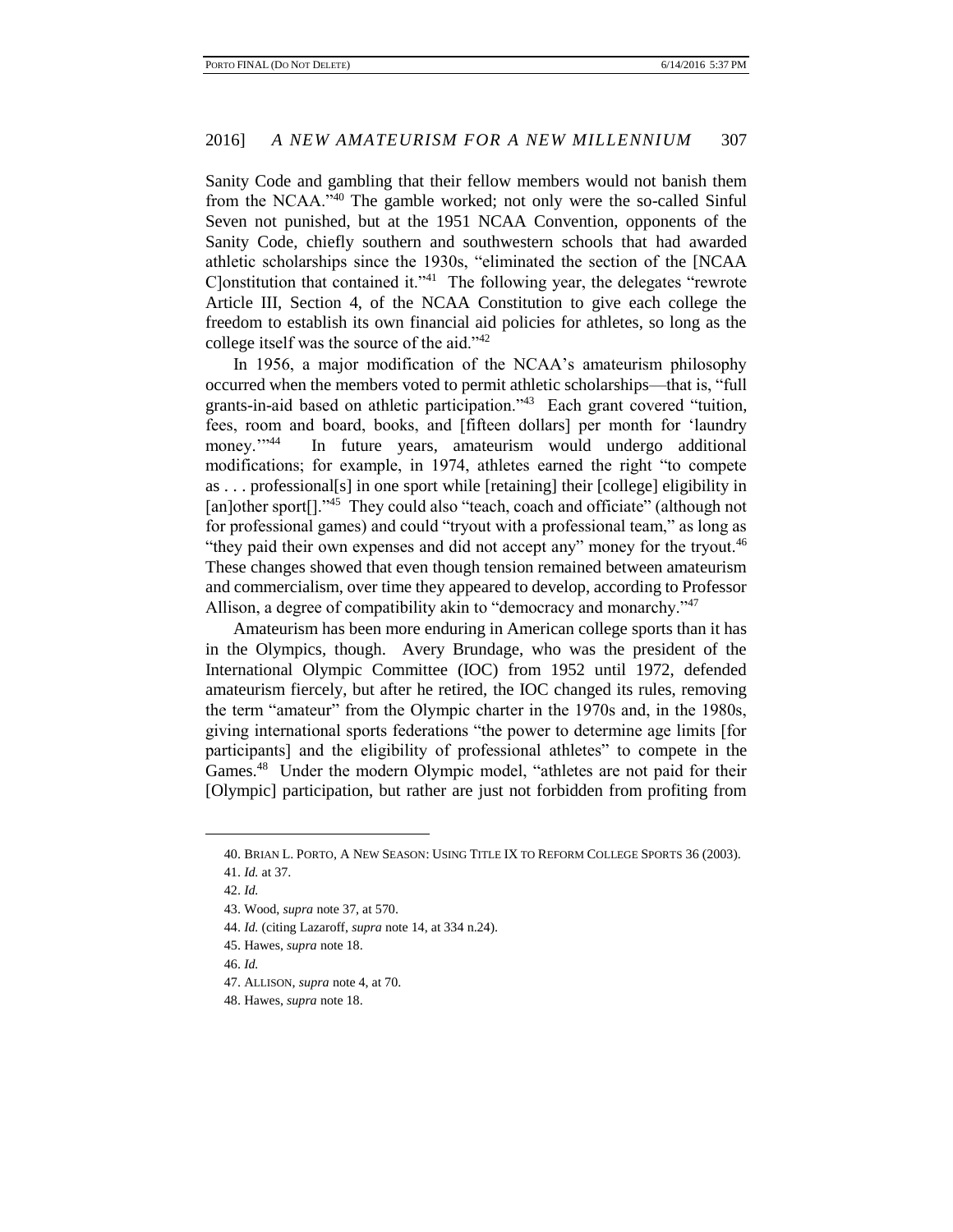the attention their participation brings them."<sup>49</sup>

Still, in the past generation, as college sports, especially football and men's basketball, have become increasingly commercialized, even a casual observer could see the tension between the amateurism that supposedly justifies the games and the commercialism that characterizes them. On the one hand, the philosophy of amateurism is nicely encapsulated in the following elements, as conceived by sports sociologist D. Stanley Eitzen:

1. The amateur derives pleasure from the contest.

2. The activity is freely chosen.

3. The process is every bit as important as the outcome.

4. The motivation to participate comes from the intrinsic rewards from the activity rather than the extrinsic rewards of money and fame.<sup>50</sup>

Those conditions remain in effect for lacrosse players at Middlebury, rowers at Amherst, and cross-country runners at Gettysburg and Ohio Wesleyan.

But those are not the schools or the sports featured on television throughout the academic year; the featured schools belong instead to the Football Bowl Subdivision (FBS) and to basketball's NCAA Division I and, within those groups, to a still more exclusive club known as the Power Five conferences.<sup>51</sup> In their world, commerce is king, as is evident in the mission statement featured in the 2014 handbook of the Big 12 Conference, one purpose of which is to "optimize revenues."<sup>52</sup> The Big 12 is not alone in that aim, as collegiate sport has become a \$12 billion industry, "making [it] more profitable than any professional sports league."<sup>53</sup>

In this environment, much is expected of the players whose exploits make that profitability possible; accordingly, coaches try to maximize players' productivity by controlling their time and requiring that much of it be spent on

<sup>49.</sup> Alex Moyer, Note, *Throwing Out the Playbook: Replacing the NCAA's Anticompetitive Amateurism Regime with the Olympic Model*, 83 GEO. WASH. L. REV. 761, 817 (2015) (citing Patrick Hruby, *The Olympics Show Why College Sports Should Give Up on Amateurism*, ATLANTIC (July 25, 2012), http://www.theatlantic.com/entertainment/archive/2012/07/the-olympics-show-why-collegesports-should-give-up-on-amateurism/260275/).

<sup>50.</sup> ALLISON, *supra* note 4, at 21–22.

<sup>51.</sup> The Power Five conferences include the Atlantic Coast Conference (ACC), the Big Ten Conference, the Big 12 Conference, the Southeastern Conference (SEC), and the Pac-12 Conference.

<sup>52.</sup> Snyder, *supra* note 5 (emphasis omitted).

<sup>53.</sup> Moyer, *supra* note 49, at 765 (citing James Monks, *Revenue Shares and Monopsonistic Behavior in Intercollegiate Athletics* 1 (Cornell Higher Educ. Research Inst., Working Paper No. 155, 2013), https://www.ilr.cornell.edu/sites/ilr.cornell.edu/files/WP155.pdf).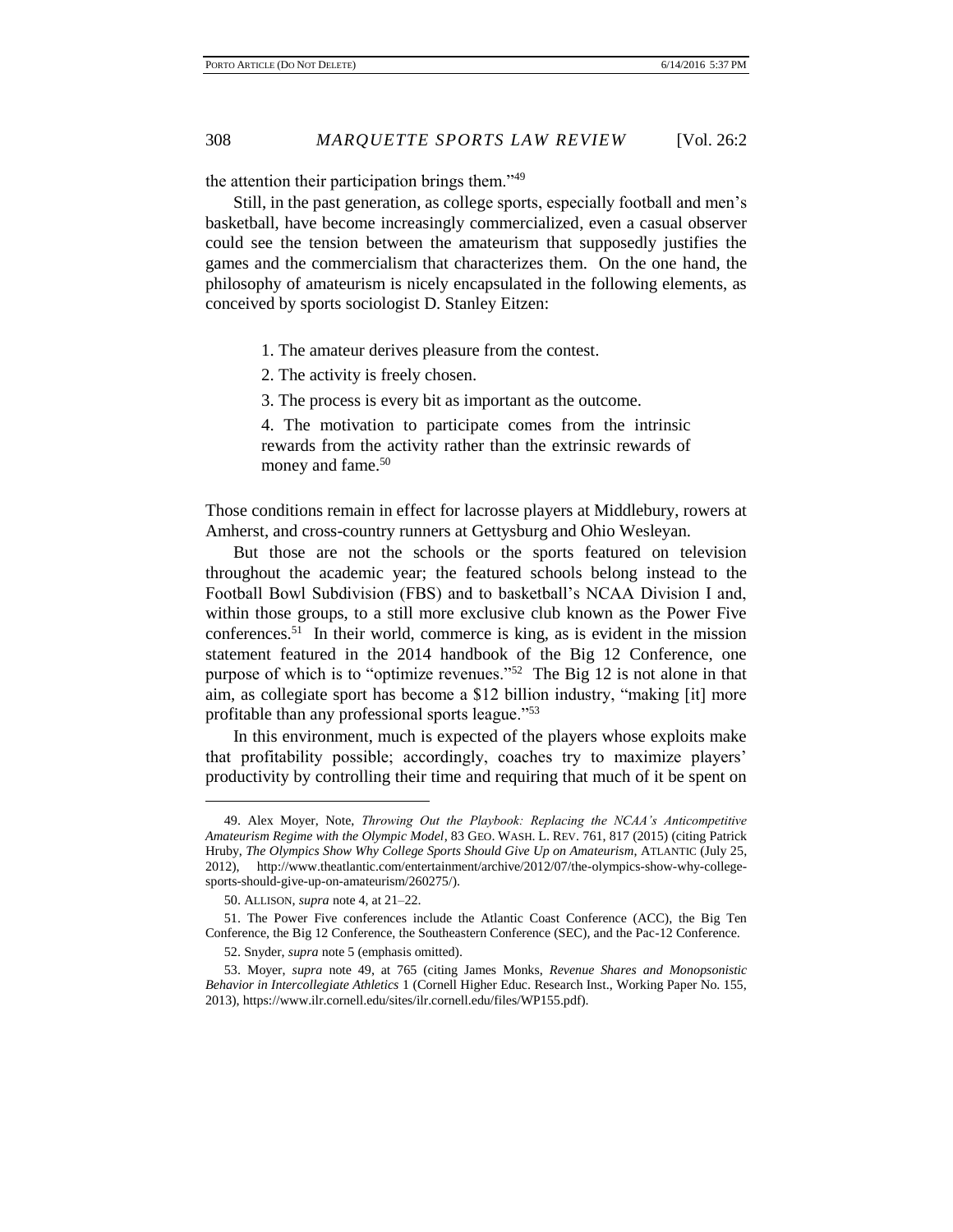their sport. For example, a recent National Labor Relations Board case involving an attempt by Northwestern University football players to form a labor union revealed that they spent between forty and fifty hours per week on football during the regular season.<sup>54</sup> Between January 1st and the start of preseason practice in August, the players enjoy only nine "discretionary" weeks, when they are not required to be on campus and practicing or working out.<sup>55</sup>

Some evidence suggests that excessive time demands on college athletes exist in sports other than football and men's basketball. A study of athletes in all sports, both men and women, at nine of the Pac-12 schools revealed that they are, in a word, "stressed."<sup>56</sup> The athletes "report[ed] spending an average of [twenty-one] hours per week on required athletic activities" during the season, but "an additional [twenty-nine] hours on other [sport-related] activities, including [participating in] voluntary" (but often expected) training, "receiving [medical] treatment . . . and traveling for competitions."<sup>57</sup> The bulk of the additional hours are spent on "traveling for competitions," which the athletes characterize as "extremely stressful" because "it forces [them] to miss class[es]" and it consumes time that could otherwise be spent studying or sleeping.<sup>58</sup> Apparently, even if the revenues associated with football and basketball have not trickled down to other sports, the high expectations that football and basketball players have long faced have indeed migrated to other sports, too.

In any event, football and men's basketball players are increasingly seen as short-term indentured servants or, at least, as woefully underpaid workers in a multibillion-dollar industry. As early as 2000, an author writing in an NCAA publication appeared to recognize this development, writing that "the debate over amateurism may have changed in recent years from an attempt [to] define athletics purity to questioning the degree to which athletes should receive [their] fair share."<sup>59</sup> More recently, the questioning has become a demand that athletes receive their fair share, whether by redefining amateurism (again) to permit

<sup>54.</sup> Nw. Univ. & Coll. Athletes Players Ass'n, Case 13-RC-121359, 2014 WL 1246914, at \*6 (N.L.R.B. Mar. 26, 2014). In this decision, the regional director of the NLRB's Chicago office concluded that the football players were university employees and directed that an election be held to determine if the players wished to form a union. *Id.* at \*21. However, their union bid ended when the full NLRB, on appeal by Northwestern, declined to assert jurisdiction over a labor dispute involving college athletes. *See* Nw. Univ. & Coll. Athletes Players' Ass'n, 362 N.L.R.B. 167, at \*6 (2015).

<sup>55.</sup> *See Nw. Univ.*, 2014 WL 1246914, at \*7 n.20.

<sup>56.</sup> PENN SCHOEN BERLAND, STUDENT ATHLETE TIME DEMANDS 2 (2015), http://www.cbssports.com/images/Pac-12-Student-Athlete-Time-Demands-Obtained-by-CBS-Sports .pdf.

<sup>57.</sup> *Id.*

<sup>58.</sup> *Id.*

<sup>59.</sup> Hawes*, supra* note 18.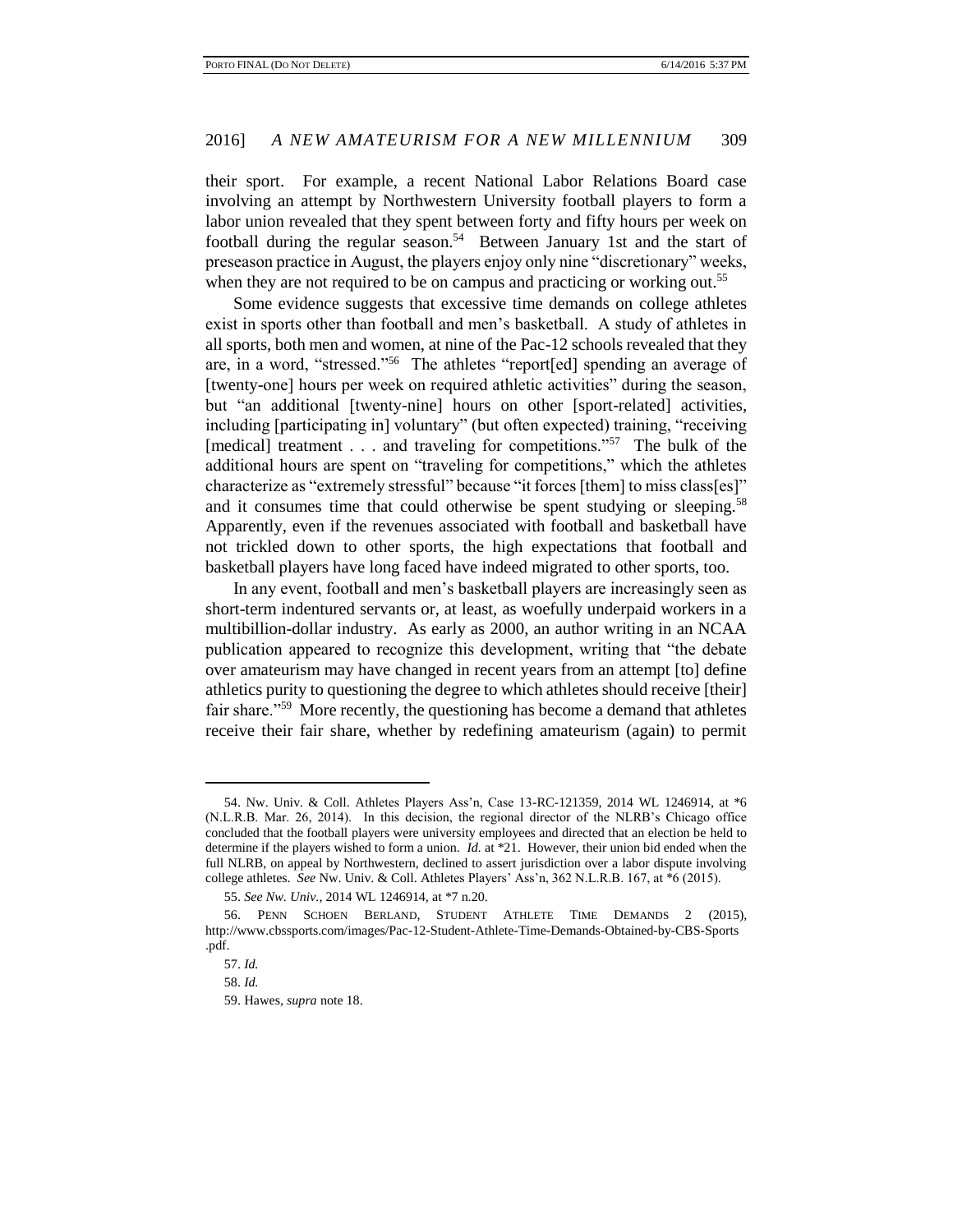payments to athletes beyond their traditional athletic scholarships<sup>60</sup> or by making them university employees and paying them salaries for their athletic work.<sup>61</sup> This demand, which has been front and center in the *O'Bannon* lawsuit alluded to earlier, prompted another change to the amateurism model when, in late 2014, the Power Five conferences voted to increase the value of athletic scholarships to cover the full cost of college attendance, including travel and incidental expenses. $62$  At the University of Alabama, for example, athletes receive stipends of \$5,386 per year for nonresidents and \$4,172 per year for Alabama residents.<sup>63</sup>

Part III will discuss the legal underpinnings of the demand for increased compensation for athletes. It will also discuss the alternative forms such compensation could take.

#### III. THE CASE AGAINST AMATEURISM

The case against amateurism must be understood in light of the commercial environment in which FBS football and Division I basketball operate today. To its critics, amateurism is a cruel anachronism for college athletes considering that "[i]n 2010, the NCAA [signed] a fourteen-year, \$10.8 billion contract with CBS and Turner Sports for the exclusive right[s to televise its lucrative] NCAA Men's Basketball Championship Tournament."<sup>64</sup> Amateurism seems equally out of step with the \$7.3 billion contract the FBS schools signed with ESPN to broadcast the College Football Playoff, which began in 2014.<sup>65</sup> In 2013, the Big Ten Conference alone, thanks to "the Big Ten Network and its other television contracts averaging \$248.2 million annually . . . distributed more than \$26 million to each member school . . . [an amount] that ... is expected to rise to \$35 million per school for the 2016-2017 season."<sup>66</sup> In

<sup>60.</sup> *See* Fitt, *supra* note 30, at 580–87.

<sup>61.</sup> *See generally* McCormick & McCormick, *supra* note 15.

<sup>62.</sup> Jake New, *Colleges Inflate Full Cost of Attendance Numbers, Increasing Stipends for Athletes*, INSIDE HIGHER ED (Aug. 12, 2015), https://www.insidehighered.com/news/2015/08/12/colleges-inflate-full-cost-attendance-numbers-increasing-stipends-athletes.

<sup>63.</sup> *Id.*

<sup>64.</sup> Moyer, *supra* note 49, at 769 (citing Richard T. Karcher, *Broadcast Rights, Unjust Enrichment, and the Student-Athlete*, 34 CARDOZO L. REV. 107, 109 n.1 (2012)).

<sup>65.</sup> *Id.* (citing James Andrew Miller et al., *College Football's Most Dominant Player? It's ESPN*, N.Y. TIMES (Aug. 24, 2013) http://www.nytimes.com/2013/08/25/sports/ncaafootball/college-footballs-most-dominant-player-its-espn.html).

<sup>66.</sup> *Id.* (citing Kristi Dosh, *A Comparison: Conference Television Deals*, ESPN (Mar. 19, 2013), http://espn.go.com/blog/playbook/dollars/post/\_/id/3163/a-comparison-conference-television-deals; Chris Smith, *How Massive Conference Payouts Are Changing the Face of College Sports*, FORBES (Dec. 26, 2013), http://www.forbes.com/sites/chrissmith/2013/12/26/how-massive-conference-payouts-are-changing-the-face-of-college-sports/).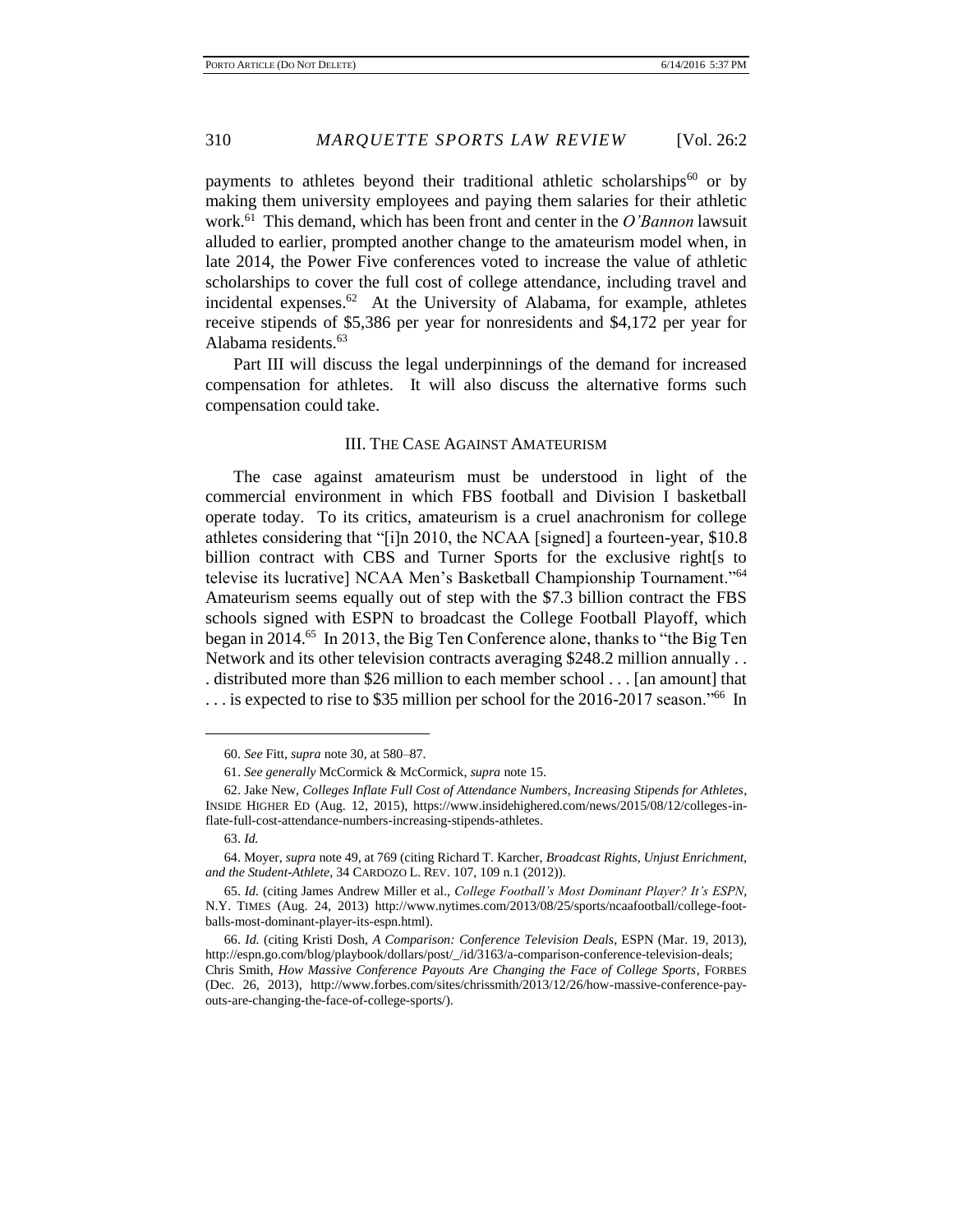2014, "seventy-two head [football] coaches earned [more than \$1] million" in salary, and nearly thirty of them earned more than \$3 million.<sup>67</sup> Nobody benefits more from the college sports juggernaut, though, than the television networks. The late William Friday, former chancellor of the University of North Carolina System, told Taylor Branch

> "We do every little thing for them . . . . We furnish the theater, the actors, the lights, the music, and the audience for a drama measured neatly in time slots. They bring the camera and turn it on." . . . If television wants to broadcast football from here on a Thursday night . . . "we shut down the university at 3 o'clock to accommodate the crowds."<sup>68</sup>

Despite such unabashed commercialism all around them, the players remain bound by the NCAA's code of amateurism. "The NCAA's direct regulation of amateurism [occupies] two . . . categories: the prevention of [compensation] and the creation of a barrier between amateur and professional athletics."<sup>69</sup> Regulations in the first category prevent college athletes from using their athletic ability "'directly or indirectly' for pay in any form"; that is, they cannot use their "name[s], reputation[s], or athletic popularity for [financial] gain."<sup>70</sup> Regulations in the second category "prohibit[ athletes from] . . . signing a contract or [making] any commitment . . . to play professional[ly]" and from reaching an "agreement with an agent for representation and promotion," even if the agreement does not take effect until after the completion of collegiate eligibility.<sup>71</sup> This category of regulations bars the hiring of an agent who contacts professional teams on the athlete's behalf, "the presence of [an] agent during negotiations" between the athlete and a pro team, and the receipt by college athletes of benefits provided by agents.<sup>72</sup>

Both types of regulation seem less aimed at preserving an honorable tradition or protecting athletes from commercial exploitation than at maintaining a low-cost workforce in a high-dollar industry so as to maximize earnings. Indeed, the regulations often appear not only unduly punitive, but

<sup>67.</sup> *Id.* at 770–71 (citing Steve Berkowitz et al., *2015 NCAAF Coaches Salaries*, USA TODAY, http://sports.usatoday.com/ncaa/salaries (last visited June 9, 2016)).

<sup>68.</sup> Branch, *supra* note 10.

<sup>69.</sup> Fitt, *supra* note 30, at 564.

<sup>70.</sup> *Id.* at 564–65 (citing 2008-09 NCAA DIVISION I MANUAL arts. 12.1.2(a), (d), 12.4–5 (2008) [hereinafter 2008-09 NCAA MANUAL]).

<sup>71.</sup> *Id.* at 565 (citing 2008-09 NCAA MANUAL, *supra* note 70, arts. 12.1.2(g), 12.3).

<sup>72.</sup> *Id.* at 566 (citing 2008-09 NCAA MANUAL, *supra* note 70, art. 12.3).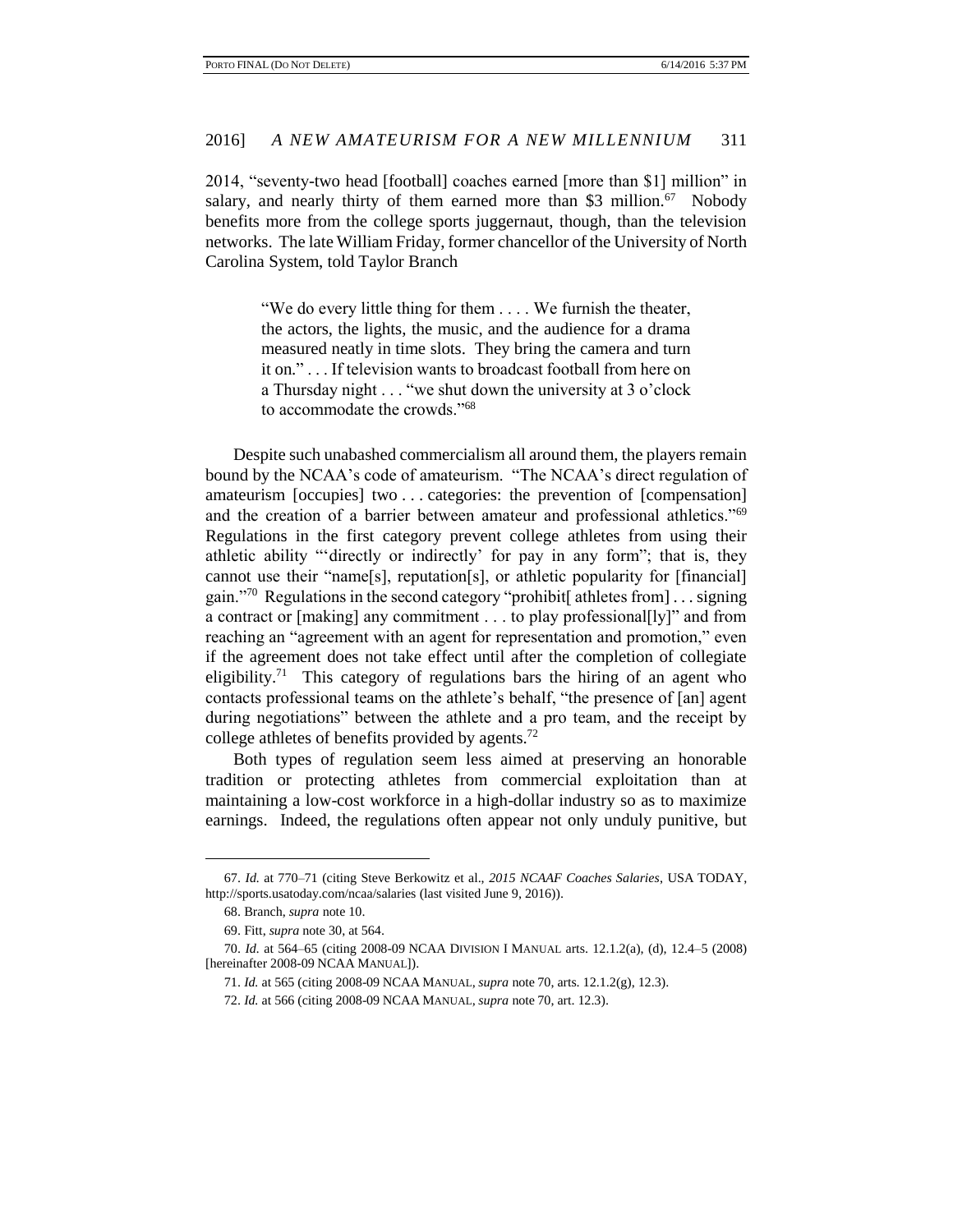petty, nonsensical, and even likely to expose athletes to exploitation instead of protecting them from it. For example, in 2012, Jonathan Benjamin, a walk-on basketball player at the University of Richmond, unwittingly violated NCAA Bylaw 12.4.4, which allows an athlete to establish a business while in school, so long as "the student-athlete's name, photograph, appearance or athletics reputation are not used to promote the business."<sup>73</sup> Benjamin designed a line of athletic clothing called "Official Visit" and posted pictures of himself wearing his creations on his company's Facebook and Twitter pages.<sup>74</sup> Ironically, neither the University of Richmond nor the Atlantic 10 Conference discovered the violation until Benjamin asked Richmond's athletic compliance officer about it because the company that produced his T-shirts wanted to feature him in its newsletter.<sup>75</sup> When it was discovered, Richmond had no choice but to declare him ineligible to play basketball merely because he modeled his own creations instead of hiring a non-athlete classmate to do so.<sup>76</sup>

Had Jonathan Benjamin been a sculptor or a classical guitarist, he could have modeled as many T-shirts as he wished, but because he was an athlete, his entrepreneurialism was limited to designing and producing T-shirts and could not extend to modeling them. Had Jonathan Benjamin been a professional actor, as Natalie Portman was when she filmed *Star Wars Episode II: Attack of the Clones* while a student at Harvard, his clothing line would likely have been the subject of gushy feature stories, not an NCAA rules violation.<sup>77</sup>

If NCAA rules against using one's athletic visibility to earn income seem silly and antiquated, NCAA rules designed to keep college and professional sports separate from one another sometimes expose athletes to exploitation instead of protecting them from it. For example, the NCAA's prohibition on a college player (or a high school player whom colleges are recruiting) hiring an agent to assess the player's marketability in a professional draft adversely affects baseball players, whose annual draft occurs before the high school and college seasons conclude.<sup>78</sup> The high school player wants to know what his professional prospects are before deciding whether to turn pro or commit to a college. Similarly, the college player wants to know what his professional prospects are before deciding whether to sign with a pro team or return to college. In both instances, the best person to obtain that information for the

<sup>73.</sup> Patrick Hruby, *The Worst Fit*, SPORTS ON EARTH (Aug. 21, 2013), http://www.sportsonearth.com/article/57680744/how-the-ncaas-amateurism-policy-negatively-affected-former-richmond-basketball-player-jonathan-benjamin (emphasis omitted).

<sup>74.</sup> *Id.*

<sup>75.</sup> *Id.*

<sup>76.</sup> *See id.*

<sup>77.</sup> *Id.*

<sup>78.</sup> Fitt, *supra* note 30, at 571–72.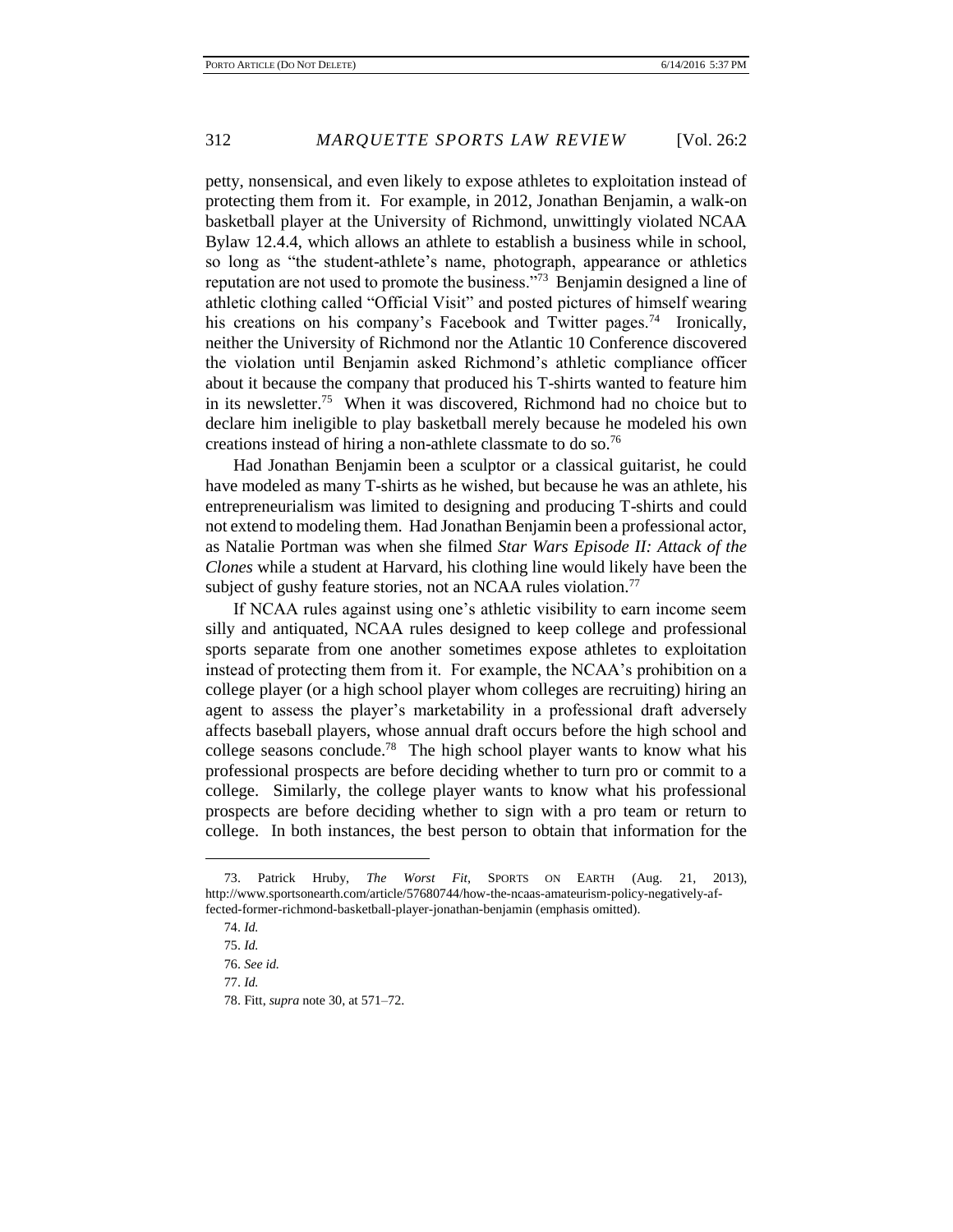player is an agent, but hiring an agent to negotiate with a pro team will cause the athlete to lose his collegiate eligibility. As a result, the player faces an unhappy choice between (1) following the no-agent rule and participating in what will likely be a bargaining mismatch between the team and the player (and his parents) or (2) reaching a secret agreement with an agent for negotiations with professional teams.<sup>79</sup> In other words, with an agent, the player risks collegiate ineligibility, but without an agent, he risks commercial exploitation.

Beyond their flaws, note the critics, the NCAA's amateurism rules are unnecessary to preserve the uniqueness, hence the popularity, of college sports. According to one critic,

> [w]hen Arizona faces Stanford, no one cares if the one team's scholarships are worth more, or if the other squad's star quarterback is getting a cash handshake from an overzealous booster. Eliminate amateurism tomorrow, and big-time college football and basketball fans won't desert en masse; if anything, they might like NCAA sports more, given that hypocrisy and corruption will no longer be core components of the exercise.<sup>80</sup>

Another critic contends that the amateurism rules are not key to the continued popularity of college sports because the factors that distinguish college sports from their professional counterparts are "loyalty to one's alma mater, instate and conference rivalries, and school spirit," not amateurism.<sup>81</sup> The critic adds that because "teams are associated with universities . . . there is a built-in demand from students, alumni, and local fans for an athletic team to represent their university and community."<sup>82</sup> Besides, still another critic observes, the NCAA's claim that its amateurism rules must remain in place if college sports are to retain their popularity does not withstand scrutiny under the current commercial conditions.<sup>83</sup> "At this point," the critic notes, "there is no question that the NCAA's focus on the *student*-athlete is harder to stomach than it was thirty years ago, at least with respect to the top one percent of men's

<sup>79.</sup> *See id.* at 571. For a more complete discussion of the NCAA's no-agent rule and its consequences for baseball players, *see* Brian L. Porto, *What Recruiters Don't Tell Athletes and Athletes Don't Think to Ask: A Critique of the NCAA's Nonacademic Eligibility Rules*, 13 VA. SPORTS & ENT. L.J. 240, 259–67 (2014).

<sup>80.</sup> Hruby, *supra* note 49.

<sup>81.</sup> Moyer, *supra* note 49, at 814 (quoting Chad W. Pekron, *The Professional Student-Athlete: Undermining Amateurism as an Antitrust Defense in NCAA Compensation Challenges*, 24 HAMLINE L. REV. 24, 55 (2000)).

<sup>82.</sup> *Id.* at 814–15 (citing Hruby, *supra* note 49).

<sup>83.</sup> Feldman, *supra* note 14, at 254–55.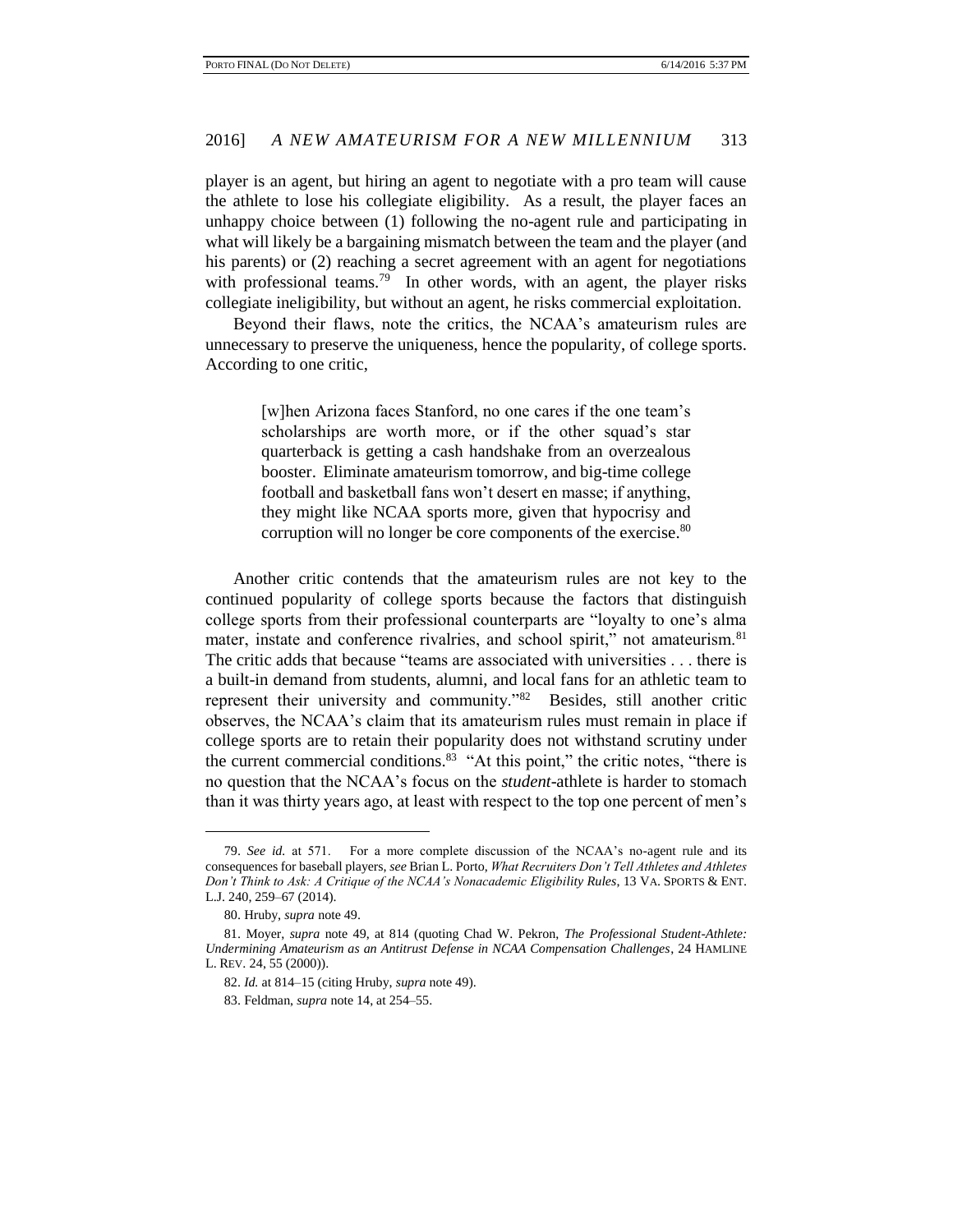football and basketball."<sup>84</sup> And, the critic adds, "there is no empirical evidence to support the conclusion that college football cannot exist without 'amateurism' restrictions on its players."85

Perhaps the most insightful critique of the amateurism rules, though, was the one that Professor Daniel Lazaroff offered several years ago. He observed, "[I]f the NCAA really wishes to maintain a clear line of demarcation between amateur and professional sports, it should realize that such a distinction probably rests less on the question of compensation and more on emphasizing the 'student' part of student-athlete."<sup>86</sup>

But the criticisms of the NCAA's amateurism rules are not confined to policy assessments; they also include legal evaluations, such as one commentator's contention that the prohibition on paying athletes "is illegal because it prevents [NCAA] members from engaging in competitive 'bidding' to recruit student-athletes."<sup>87</sup> The commentator adds that "the NCAA's principle of amateurism likely violates [S]ection 1 of the Sherman Act by artificially prohibiting student-athlete pay and by eliminating from the college sports marketplace those colleges that wish to recruit top student-athletes."88 Similarly, another commentator charges that the amateurism rules "violate the federal antitrust laws because they facially restrict price competition among schools, limit consumer choice, and lower product quality."<sup>89</sup> They constitute "price-fixing," the commentator contends, by "restrict[ing] the amount of money, in the form of scholarships, that schools are permitted to provide their [athletes]."<sup>90</sup>

Besides criticizing the NCAA's rules, antitrust experts have taken aim at the courts' treatment of those rules, specifically, courts' tendency to divide them into two overarching categories: "(1) rules designed to promote and preserve the eligibility and amateur status of student-athletes; and (2) other forms of regulation with a more economic purpose."<sup>91</sup> According to Professor Lazaroff, "[c]ourts tend to routinely validate" the former, while subjecting the

 $\overline{a}$ 

89. Powell, *supra* note 14.

<sup>84.</sup> *Id.* at 255.

<sup>85.</sup> *Id.*

<sup>86.</sup> Lazaroff, *supra* note 14, at 368.

<sup>87.</sup> Edelman, *supra* note 13.

<sup>88.</sup> *Id.* at 98.

<sup>90.</sup> *Id.* at 245.

<sup>91.</sup> Lazaroff, *supra* note 14, at 329, 329 n.1 (citing Justice v. NCAA, 577 F. Supp. 356, 383 (D. Ariz. 1983) (stating "the NCAA engages in 'two distinct kinds of rulemaking activity'--one rooted in concern for amateurism and the other 'increasingly accompanied by a discernible economic purpose."")).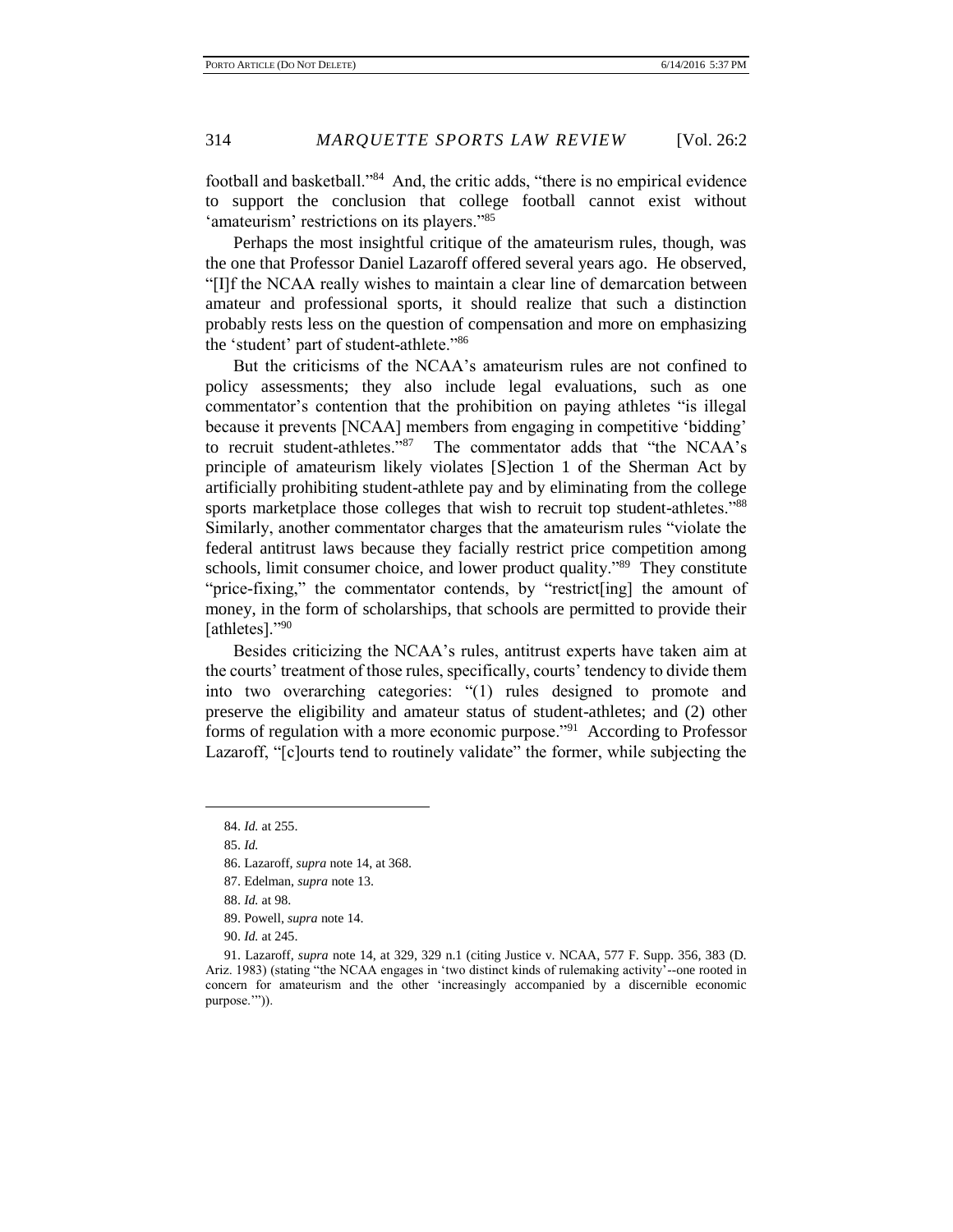latter to "closer judicial scrutiny."<sup>92</sup> The origins of this dichotomy in favor of amateurism lie in dicta from the Supreme Court's majority opinion in *NCAA v. Board of Regents*, <sup>93</sup> in which the Court invalidated the NCAA's longstanding Football Television Plan on antitrust grounds.<sup>94</sup>

Two quotations in particular from Justice Stevens's majority opinion provide the justification, according to antitrust scholars, for courts' traditional favoritism toward the NCAA's amateurism rules. The respective quotations are as follows:

> The NCAA plays a critical role in the maintenance of a revered tradition of amateurism in college sports. There can be no question but that it needs ample latitude to play that role, or that the preservation of the student-athlete in higher education adds richness and diversity to intercollegiate athletics and is entirely consistent with the goals of the Sherman Act.<sup>95</sup>

> [T]he NCAA seeks to market a particular brand of football college football. The identification of this "product" with an academic tradition differentiates college football from and makes it more popular than professional sports to which it might otherwise be comparable, such as, for example, minor league baseball. In order to preserve the character and quality of the "product," athletes must not be paid, must be required to attend class, and the like.<sup>96</sup>

Because of the language quoted above, *Board of Regents* provided a doctrinal foundation for a "two-pronged antitrust approach to NCAA regulation."<sup>97</sup> The majority opinion suggested that joint economic action by member institutions that did not address the regulation of players (e.g., the Football Television Plan) "should be subjected to rule of reason analysis under [S]ection 1 of the Sherman Act" to determine if the challenged action was an unreasonable restraint of trade. $98$  But that opinion also suggested "that the antitrust laws should not invalidate restraints on competition for the services of

<sup>92.</sup> *Id.* at 329–30.

<sup>93.</sup> *See generally* 468 U.S. 85 (1984).

<sup>94.</sup> *See id.* at 120; Feldman, *supra* note 14, at 251.

<sup>95.</sup> *Bd. of Regents*, 468 U.S. at 120.

<sup>96.</sup> *Id.* at 101–02.

<sup>97.</sup> Lazaroff, *supra* note 14, at 340.

<sup>98.</sup> *Id.*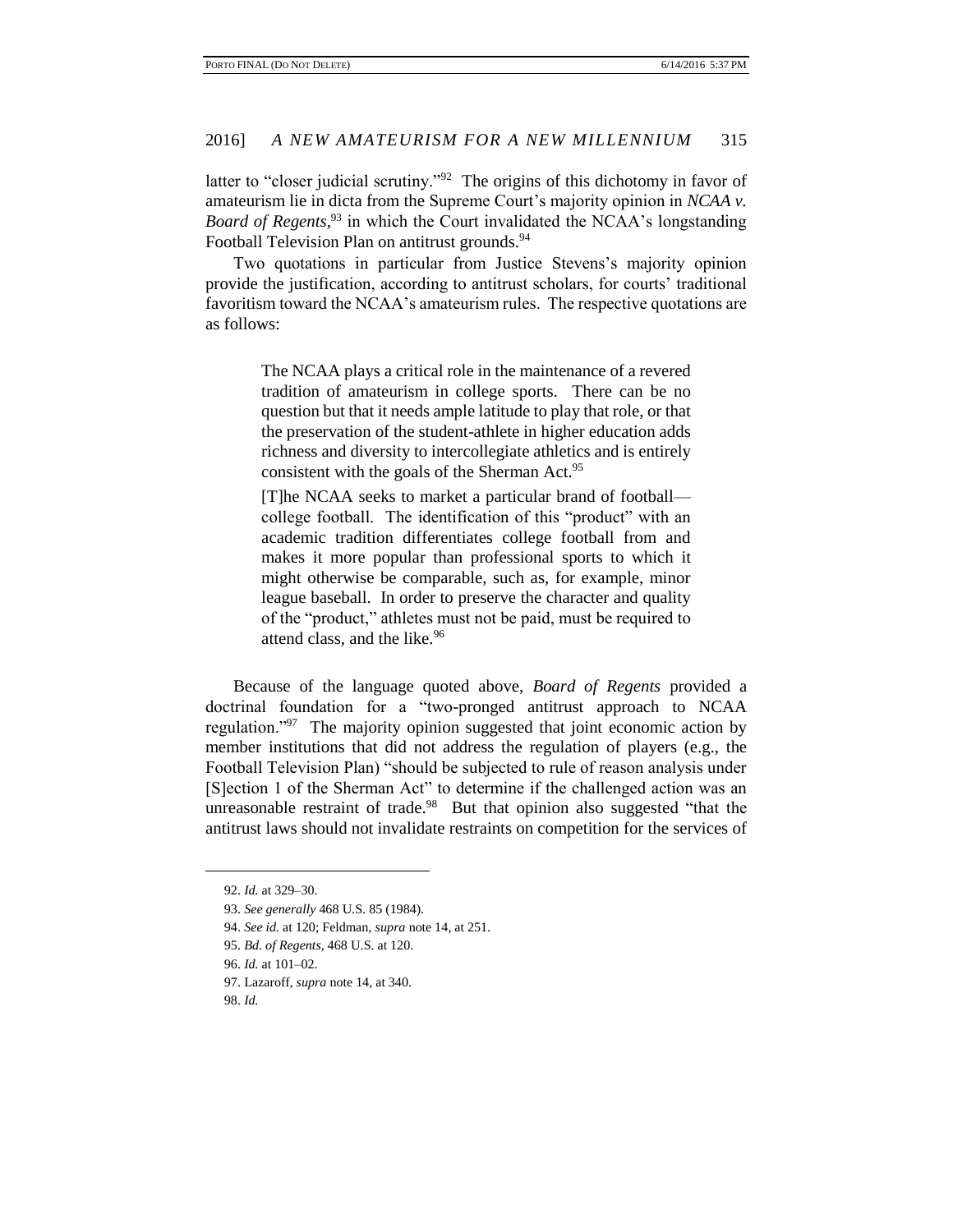NCAA student-athletes."<sup>99</sup> Since *Board of* Regents, then, courts have typically followed traditional antitrust methodology when addressing antitrust claims in college sports unrelated to the athletes.<sup>100</sup> Employing the Rule of Reason test, they inquire whether (1) the challenged action had anticompetitive effects on interstate commerce and, if so, whether (2) the defendant could show pro-competitive effects that outweigh the anticompetitive effects, and (3) whether the plaintiff could demonstrate that less restrictive means could achieve those precompetitive effects. $101$ 

In *Agnew v. NCAA*, <sup>102</sup> however, the United States Court of Appeals for the Seventh Circuit abandoned the traditional judicial distinction between commercial and non-commercial (e.g., amateurism-related) rules, holding instead that the Sherman Act generally applies to NCAA rules.<sup>103</sup> According to the *Agnew* court, "[n]o knowledgeable observer could earnestly assert that big-time college football programs competing for highly sought-after high school football players do not anticipate economic gain from a successful recruiting program."<sup>104</sup> Despite this reasoning, the court failed to overturn NCAA-imposed limits on the number of athletic scholarships colleges can award per team, because the court concluded that the plaintiffs failed to identify a relevant market in which the challenged restraint occurred.<sup>105</sup> The Seventh Circuit affirmed the district court's dismissal of the suit.<sup>106</sup> Agnew may have signaled a sea change in judicial responses to the NCAA's amateurism rules, though, because the *O'Bannon* decision, which will be the focus of Part IV, also assumed that the Sherman Act applies to NCAA rules regulating athletes.

For now, however, the spotlight should pivot from criticisms of NCAA rules to proposals for changing them. Several authors recommend replacing the current no pay amateur model with an Olympic model, under which colleges would not pay athletes directly, but athletes could obtain endorsement deals and be paid for signing autographs.<sup>107</sup> Another supporter of the Olympic model argues that college athletes "should be able to access the free market and capitalize on [their] popularity, such as by endorsing products or being paid for

- 103. *Id.* at 341; Feldman, *supra* note 14, at 260–61.
- 104. *Agnew*, 683 F.3d at 340.
- 105. Feldman, *supra* note 14, at 261.
- 106. *Agnew*, 683 F.3d at 348.
- 107. *See, e.g.*, Powell, *supra* note 14, at 258.

<sup>99.</sup> *Id.* at 339.

<sup>100.</sup> *Id.* at 340.

<sup>101.</sup> *See id.* at 357.

<sup>102.</sup> 683 F.3d 328 (7th Cir. 2012).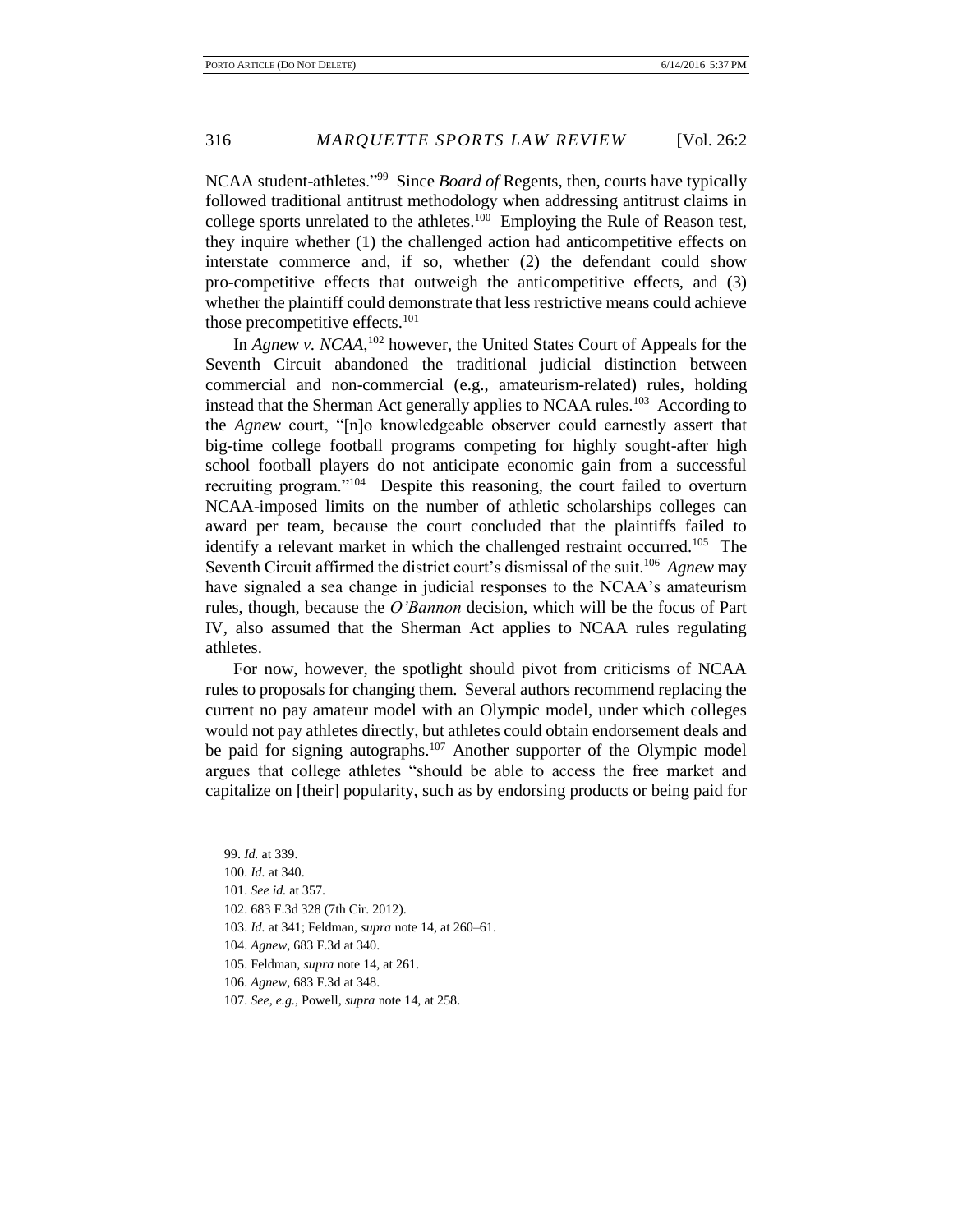appearances, autographs, and memorabilia."<sup>108</sup> But the Olympic model's supporters disagree about whether revenue from the colleges' use of their players' names, images, and likenesses should be put in a trust fund for players to receive when their athletic eligibility ends or given to them as they earn it, the amounts of money to be paid, and whether those amounts can vary according to a player's value to the team.<sup>109</sup>

Other commentators advocate more of an employment relationship between athletes and their institutions. One points out that "in June 2011, seven Southeastern Conference [head] football coaches proposed designating a share of their . . . salaries to establish stipends of \$300 per game for their [players]."<sup>110</sup> The plan was never implemented, though, because athletic administrators opposed it for fear of incurring the NCAA's wrath.<sup>111</sup> According to this commentator, "[I]f the seven Southeastern Conference colleges had not quashed their coaches' stipend plan, those colleges would have been able to use the stipends to recruit better players—producing a stronger on-field football product and thus leading to greater fan satisfaction."<sup>112</sup>

Two other commentators argue jointly for an even more explicitly employment-based relationship between athletes and their institutions. In their view, "[b]ecause the athlete-university relationship is primarily commercial, not academic, the athletes should be considered employees under [the National Labor Relations Board's decision in] *Brown University*, <sup>113</sup> not amateurs or 'student-athletes' as the NCAA incessantly asserts."<sup>114</sup> Moreover, because of what they call "[t]he overwhelmingly commercial nature of major college athletics," these commentators maintain that college sports should be subject not only to antitrust law, but to labor and tax law, too.<sup>115</sup>

Thus, the prescriptions for changing the NCAA's amateurism rules range from replacing them with an Olympic model that would improve athletes' financial circumstances without making them university employees to unabashedly designating them as employees and, presumably, paying them

 $\overline{a}$ 

112. *Id.*

<sup>108.</sup> Moyer, *supra* note 49, at 827 (citing RAMOGI HUMA & ELLEN J. STAUROWSKY, NAT'L COLL. PLAYERS ASS'N, THE PRICE OF POVERTY IN BIG TIME COLLEGE SPORT 5 (2011), http://assets.usw.org/ncpa/The-Price-of-Poverty-in-Big-Time-College-Sport.pdf).

<sup>109.</sup> *Compare id.* at 826 (arguing college athletes should receive "immediate stipend[s]"), *with*  Powell, *supra* note 14, at 258 (arguing colleges should create trusts for college athletes for after graduation).

<sup>110.</sup> Edelman, *supra* note 13, at 69.

<sup>111.</sup> *Id.*

<sup>113.</sup> *See* 342 N.L.R.B. 483, 490–91 (2004) (holding that graduate assistants are not employees because their relationship to their university is primarily academic).

<sup>114.</sup> McCormick & McCormick, *supra* note 15, at 500.

<sup>115.</sup> *See id.*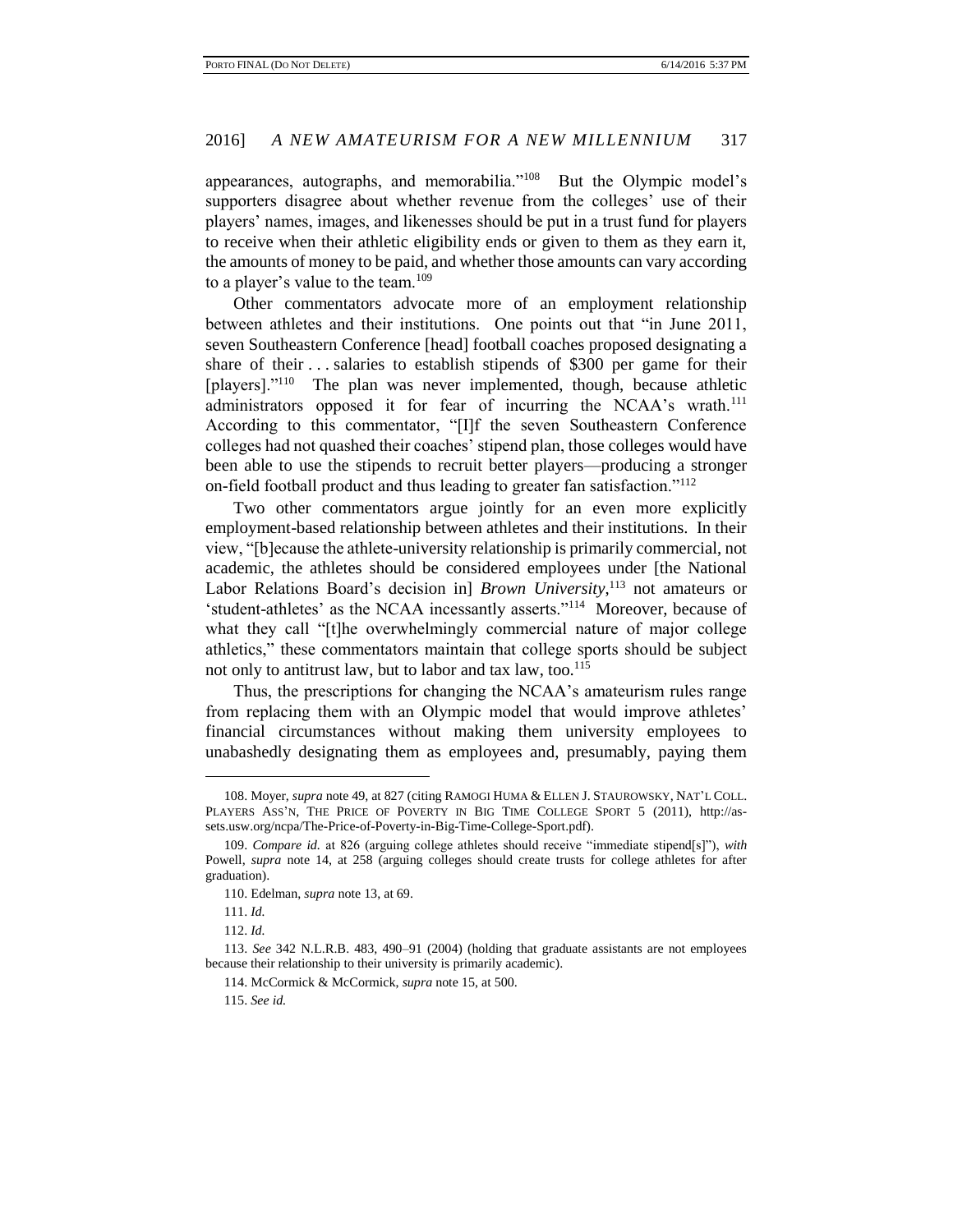salaries. Ultimately, this Article will stake out its own position in the amateurism debate. Before doing so, however, it will review the most recent judicial attempt to address the amateurism conundrum: *O'Bannon v. NCAA*.

# IV. AMATEURISM ON TRIAL: *O'BANNON V. NCAA*

# *A. The Trial Court's Decision*

In *O'Bannon*, the district court followed the path charted by the Seventh Circuit in *Agnew*; that is, it abandoned the tradition of treating all NCAA rules directed at athletes as non-commercial, hence beyond the reach of the antitrust laws. Like the *Agnew* court, the district court in *O'Bannon* applied Rule of Reason analysis to the claims of the plaintiffs, including former University of California, Los Angeles basketball star Ed O'Bannon, that the NCAA's prohibition on athletes profiting from the use of their names, images, and likenesses in television broadcasts, videogames, and other media violated the Sherman Act.<sup>116</sup> Under Rule of Reason analysis, the court explained, a plaintiff must show that the challenged "restraint produces 'significant anticompetitive effects' within a 'relevant market.'"<sup>117</sup> If the plaintiff makes that showing, the defendant must present "evidence of the restraint's procompetitive effects."<sup>118</sup> If the defendant clears that hurdle, the plaintiff, to prevail, "must 'show that "any legitimate objective[ the restraint might serve] can be achieved [by] . . . less restrictive"" means.<sup>119</sup>

In opting for Rule of Reason analysis, the *O'Bannon* court explicitly rejected the notion that the NCAA's amateurism rules do not implicate antitrust concerns.<sup>120</sup> It observed that "the Supreme Court's incidental phrase in *Board of Regents* does not establish that the NCAA's current restraints on compensation are procompetitive and without less restrictive alternatives."<sup>121</sup> That is because the college sports industry has become considerably more commercial than it was in 1984 when *Board of Regents* was decided and because *Board of Regents*, after all, was not about athlete compensation.<sup>122</sup>

Thus distinguishing *Board of Regents*, the district court proceeded to fact-finding and found that "absent the challenged NCAA rules, teams of FBS

<sup>116.</sup> O'Bannon v. NCAA, 7 F. Supp. 3d 955, 963, 985 (N.D. Cal. 2014), *aff'd in part, vacated in part*, 802 F.3d 1049 (9th Cir. 2015).

<sup>117.</sup> *Id.* at 985 (quoting Tanaka v. Univ. of S. Cal., 252 F.3d 1059, 1063 (9th Cir. 2001)).

<sup>118.</sup> *Id.* (quoting *Tanaka*, 252 F.3d at 1063).

<sup>119.</sup> *Id.* (quoting *Tanaka*, 252 F.3d at 1063).

<sup>120.</sup> *Id.* at 999–1000.

<sup>121.</sup> *Id.* at 1000.

<sup>122.</sup> *See id.*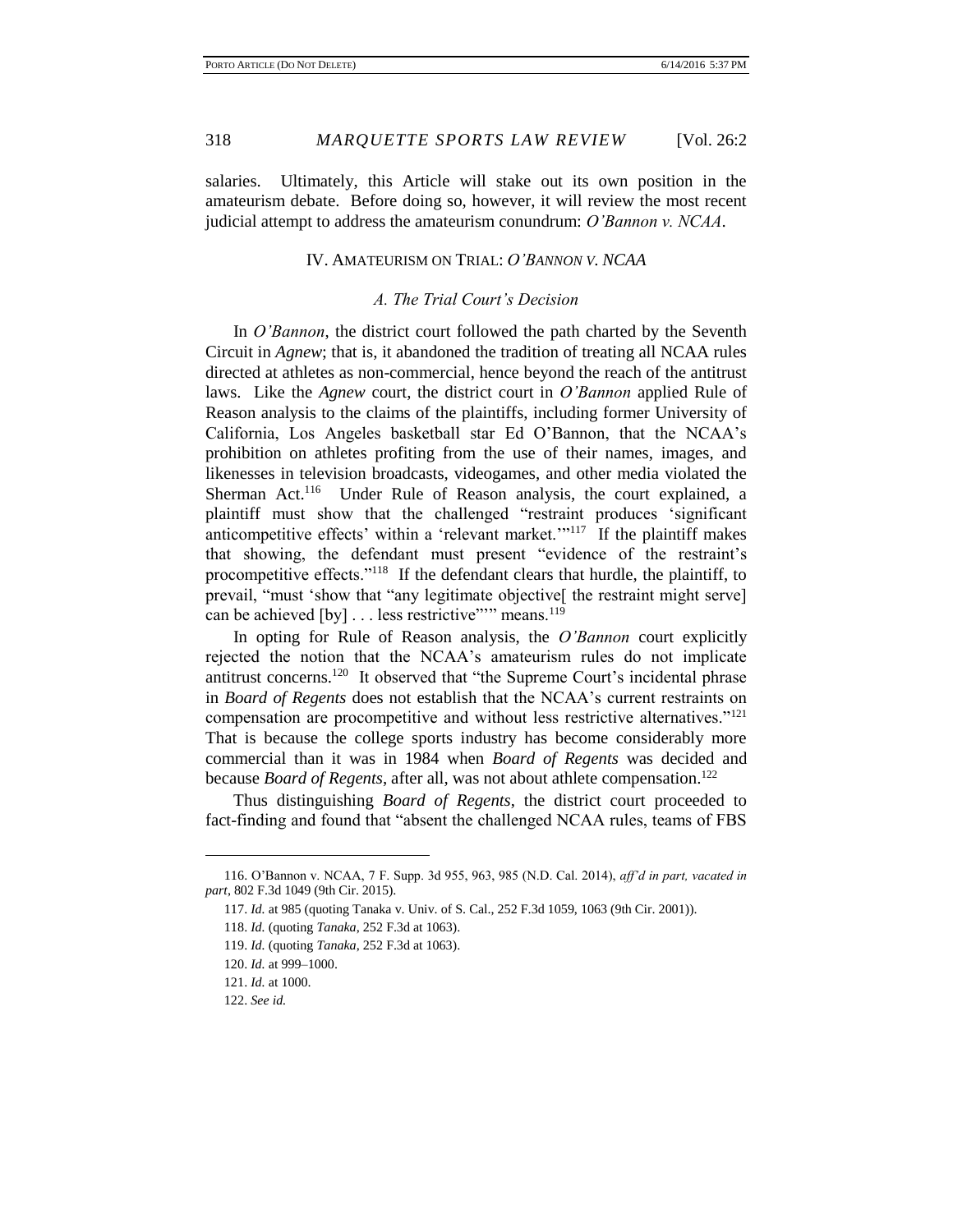football and Division I basketball players would be able to create and sell group licenses for the use of their names, images, and likenesses in live game telecasts."<sup>123</sup> In other words, "the NCAA has the power—and exercises that power—to fix prices and restrain competition in the college education market that Plaintiffs have identified."<sup>124</sup> As a result, the court continued, athletes are forced to bear a greater portion of the cost of attendance than they would if NCAA rules permitted compensating the athletes.<sup>125</sup> "In the absence of this restraint," the court observed, "schools would compete against one another by offering to pay more for the best recruits' athletic services and licensing rights —that is, they would engage in price competition."<sup>126</sup>

For its part, "[t]he NCAA [argued] that the challenged restr[aint]s . . . are reasonable because they are necessary to preserve . . . amateurism, maintain competitive balance among . . . teams, promote the integration of academics and athletics, and increase the total output of its product," college sports. $127$  But "[t]he [c]ourt f[ound] that the NCAA's current restrictions on student-athlete compensation, which cap athletics-based financial aid below the cost of attendance," were not necessary to preserve "amateurism" as the NCAA defined it.<sup>128</sup> The court also found that the evidence the plaintiffs presented at trial (e.g., loyal fan bases, regional loyalties, school ties, etc.) showed that the NCAA's restrictions on athlete compensation did not, as the NCAA contended, fuel consumer interest in FBS football and Division I basketball.<sup>129</sup> Accordingly, said the court, consumer preferences "do not justify the rigid restrictions [on athlete compensation] challenged in this case."<sup>130</sup>

The court went on to find that the NCAA's restrictions on paying athletes did not promote "competitive balance" between teams, as the NCAA maintained, because the NCAA had not endeavored to restrict institutional

 $\overline{a}$ 

130. *Id.* at 978.

<sup>123.</sup> *Id.* at 969.

<sup>124.</sup> *Id.* at 973.

<sup>125.</sup> *Id.* at 989.

<sup>126.</sup> *Id.* at 991–92.

<sup>127.</sup> *Id.* at 973.

<sup>128.</sup> *Id.* at 975. In the 2015-16 NCAA Manual, the "Principle of Amateurism" is explained as follows:

Student-athletes shall be amateurs in an intercollegiate sport, and their participation should be motivated primarily by education and by the physical, mental and social benefits to be derived. Student participation in intercollegiate athletics is an avocation, and student-athletes should be protected from exploitation by professional and commercial enterprises.

<sup>2015-16</sup> NCAA DIVISION I MANUAL art. 2.9 (2015), http://www.ncaapublications.com/productdownloads/D116OCT.pdf.

<sup>129.</sup> *O'Bannon*, 7 F. Supp. 3d at 975–78.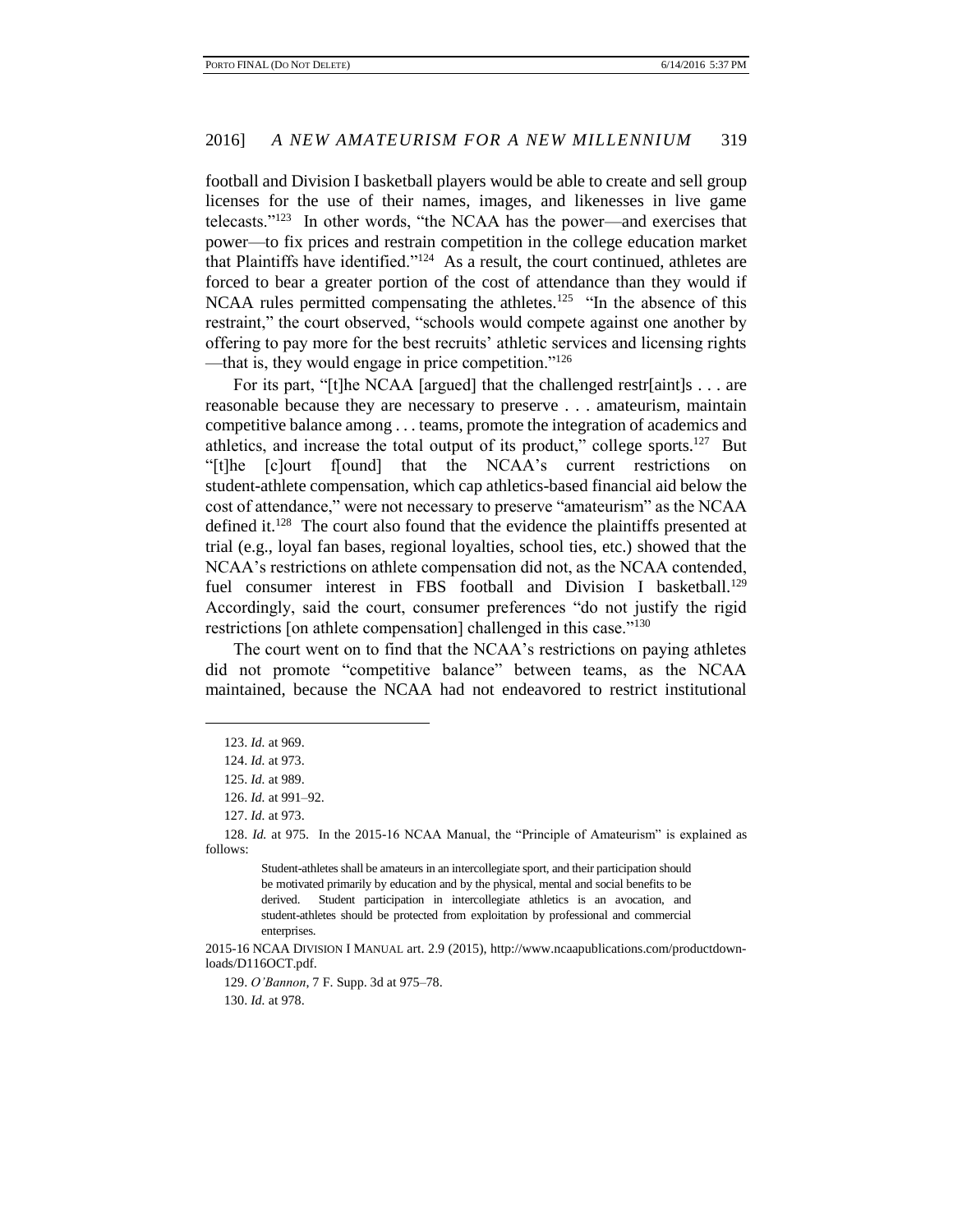spending on athletic facilities, coaches' salaries, and recruiting, all of which affected competitive balance.<sup>131</sup> Still, the court did not reject the NCAA's "procompetitive justifications" entirely, "find[ing] that certain limited restrictions on student-athlete compensation may help to integrate student-athletes into the academic communities of their schools, which may in turn improve the schools' college education product."<sup>132</sup> But the court did reject the fourth and final of those justifications that "[t]he NCAA's challenged restrictions on compensation . . . increase the number of opportunities for" athletes and their institutions to compete in college sports.<sup>133</sup> In this regard, the court found that, based on the testimony at trial, institutions would not leave the FBS or Division I basketball if the prohibition on paying athletes were lifted.<sup>134</sup>

Proceeding to its conclusions of law, the district court determined, in accordance with its factual findings, that although the NCAA's goal of preserving amateurism might justify prohibiting "large payments to student-athletes" to maintain fan support for college sports, that goal "d[id] not justify the rigid prohibition on" all payments beyond an athletic scholarship.<sup>135</sup> The court reiterated its earlier rejection of the NCAA's claims that the pro-competitive goals of maintaining competitive balance<sup>136</sup> and increasing the "total output" of college games justified the no-pay rule.<sup>137</sup> Finally, addressing the NCAA's stated goal of integrating academics and athletics, the court acknowledged that "by preventing student-athletes from being cut off from the broader campus community[, l]imited restrictions on student-athlete compensation may help [institutions] achieve [the] narrow procompetitive goal."<sup>138</sup> However, achieving that goal, the court admonished, cannot justify the NCAA's "sweeping prohibition on any student-athlete compensation, paid now or in the future, from licensing revenue generated from the use of student-athletes' names, images, and likenesses."<sup>139</sup>

Thus, in the context of Rule of Reason analysis, the plaintiffs established the existence of anticompetitive restraints, but the NCAA showed that the restraints served two procompetitive goals, namely, preserving consumer interest in college sports and ensuring the integration of academics and

131. *See id.* at 978–79. 132. *Id.* at 980. 133. *Id.* at 982. 134. *Id.* 135. *Id.* at 1001. 136. *Id.* at 1001–02. 137. *Id.* at 1003–04. 138. *Id.* at 1003. 139. *Id.*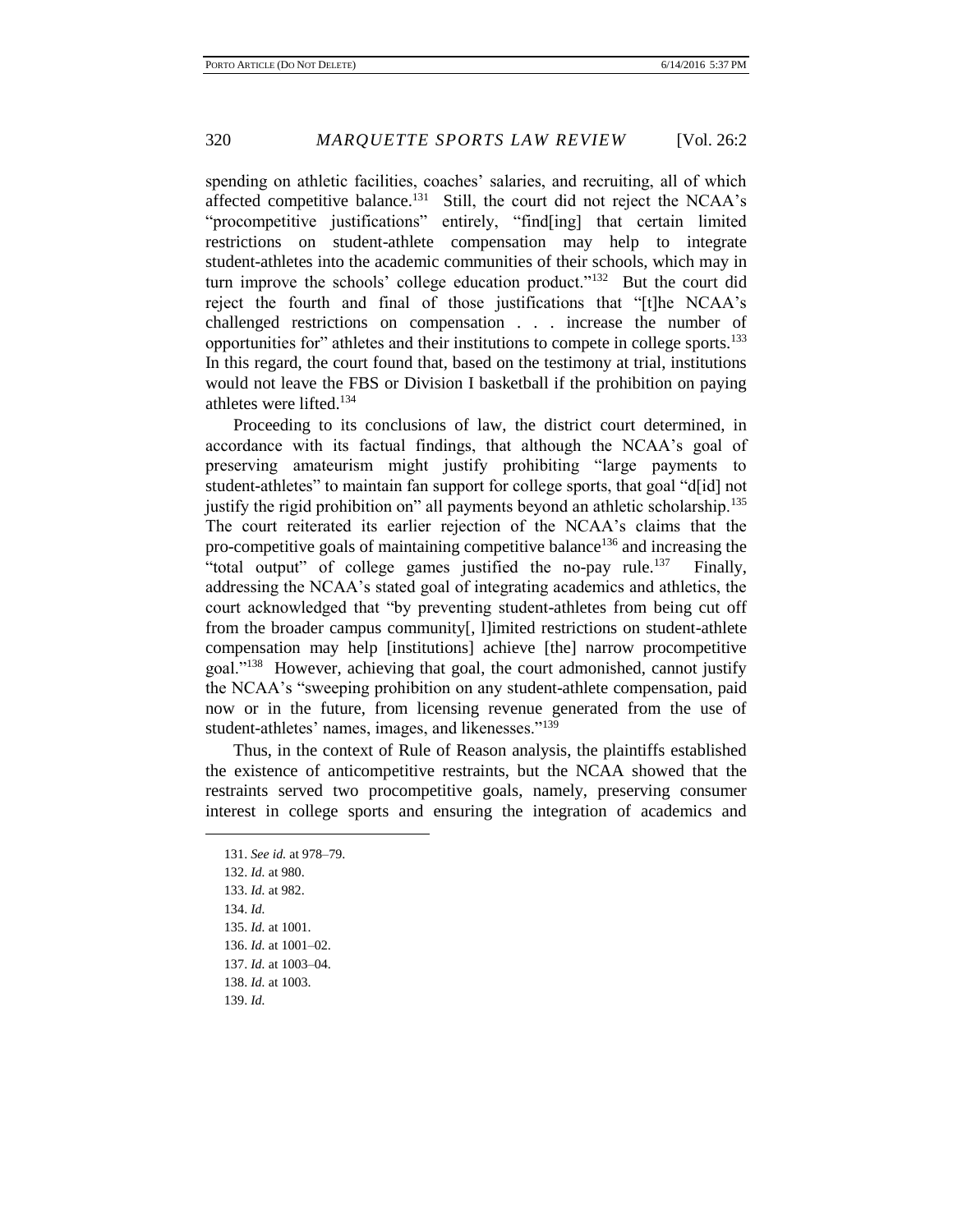athletics at NCAA institutions.<sup>140</sup> The final step in this dance between amateurism and antitrust law was for the plaintiffs to show that less restrictive means to the NCAA's two procompetitive goals were available.<sup>141</sup>

The district court quickly concluded that two of the three less restrictive means the plaintiffs suggested were appropriate.<sup>142</sup> For example,

> the NCAA could permit [its members] to award stipends to student-athletes up to the full cost of [college] attendance . . . . [T]he NCAA could [also] permit its [members] to hold in trust limited and equal shares of its licensing revenue to be distributed to its student-athletes after they leave college or their [collegiate] eligibility [ends]. $143$

But the NCAA members could not allow athletes to receive income from endorsing products or signing autographs, because such arrangements would undermine the NCAA's efforts to protect athletes from "commercial exploitation."<sup>144</sup>

Based on these findings and conclusions, the court held that the challenged "NCAA[] rules unreasonably restrain trade" in the market in which institutions "compete to acquire [their] recruits' athletic services and licensing rights," thereby violating § 1 of the Sherman Act.<sup>145</sup> Therefore, "the Court . . . enjoin[ed] the NCAA from enforcing any rules . . . that would prohibit its member schools . . . from [providing] their . . . [athletes] a limited share of the revenues generated from the use of their names, images, and likenesses."<sup>146</sup> The injunction prevented the NCAA from capping the athletes' individual shares of

 $\overline{a}$ 

146. *Id.* at 1007–08.

<sup>140.</sup> *Id.* at 1004.

<sup>141.</sup> *Id.*

<sup>142.</sup> *Id.* at 1005.

<sup>143.</sup> *Id.*

<sup>144.</sup> *Id.* at 984.

<sup>145.</sup> *Id.* at 1007. Although the court agreed with the plaintiffs that NCAA rules were anticompetitive in the market for college athletes, it disagreed that those rules were also anticompetitive in the group-licensing market. *Id.* at 995. The court observed, "Plaintiffs have not presented any evidence to show that, in the absence of the challenged restraint, teams of student-athletes would actually compete against one another to sell their group licenses." *Id.* Instead, television networks would acquire only the group licenses of the teams to be featured in particular telecasts. *Id.* Neither did the plaintiffs show how buyers of group licenses might compete against each other. *Id.* at 996. According to the court, "[a]llowing student-athletes to seek compensation for group licenses would not increase the number of television networks in the market or otherwise enhance competition among them." *Id.* Thus, the district court found an antitrust injury in only one of the two markets identified by the plaintiffs. *Id.* at 996–97.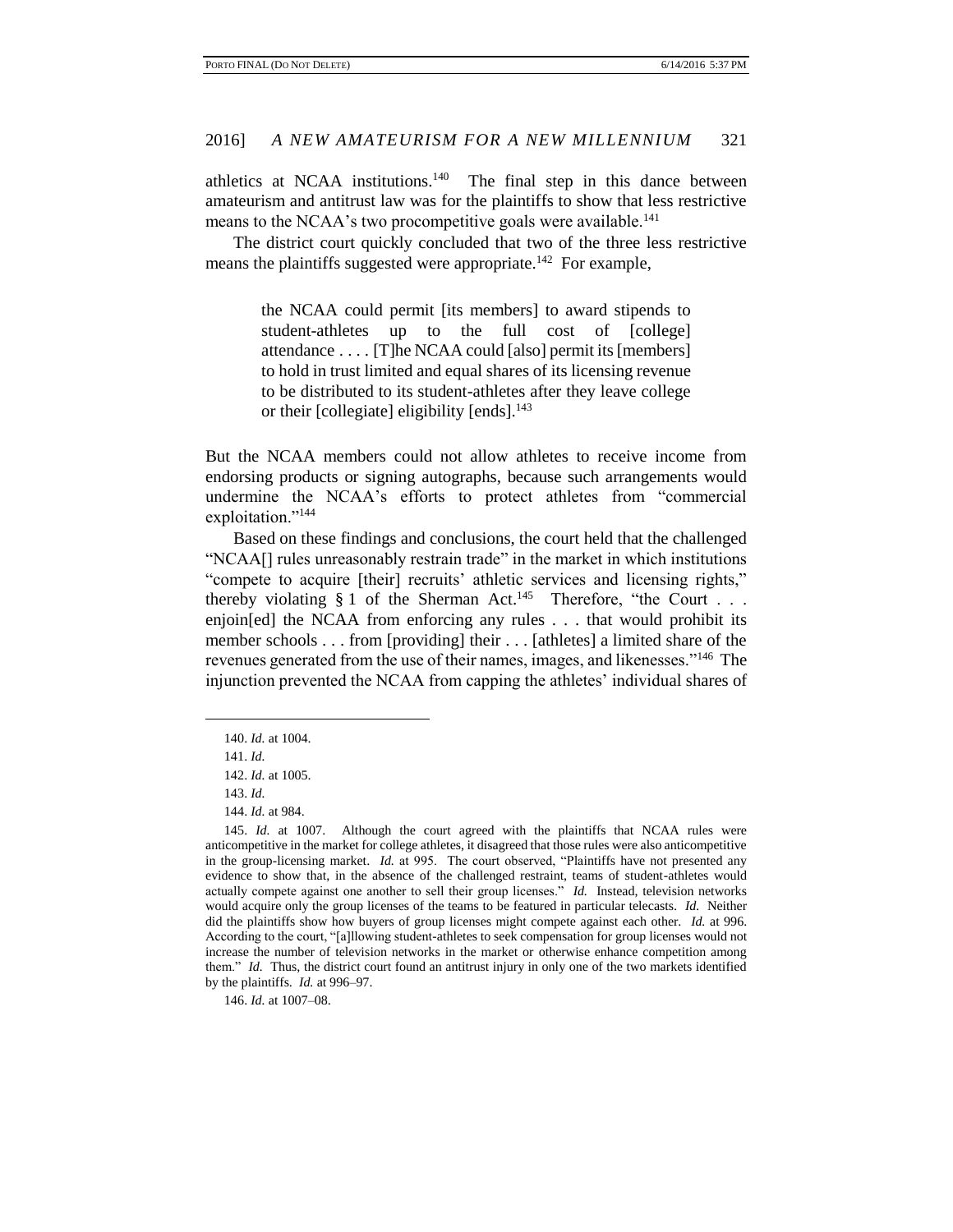those revenues at less than \$5,000 per year, which amount the court justified as comparable to Pell Grants, for which some athletes were also eligible, depending on their financial need.<sup>147</sup>

## *B. The Appellate Court's Decision*

The NCAA appealed the district court's decision to the United States Court of Appeals for the Ninth Circuit.<sup>148</sup> The question before the appellate court was "whether the NCAA's rules are subject to the antitrust laws and, if so, whether they are an unlawful restraint of trade."<sup>149</sup> The majority opinion signaled its conclusion early on by noting "that the district court's decision was largely correct."<sup>150</sup> Like the district court, the appellate court held that the NCAA's amateurism "rules are not exempt from antitrust scrutiny; rather, they must be analyzed under the Rule of Reason."<sup>151</sup> Also like the district court, the appellate court concluded that an appropriate alternative to the prohibition on athlete compensation would be for the NCAA to allow member institutions to award athletes scholarships that covered the full cost of attendance, which would increase the value of an athletic scholarship by several thousand dollars per year.<sup>152</sup> But unlike the district court, the appellate court rejected the notion of allowing athletes to be paid cash compensation of up to \$5,000 per year, thereby affirming the district court's opinion in part and reversing it in part.<sup>153</sup>

The majority opinion began by considering the NCAA's claim that, under *Board of Regents*, all "NCAA[] amateurism rules are 'valid as a matter of law."<sup>154</sup> "[T]he NCAA contends," said the court, "that any Section 1 challenge to its amateurism rules must fail as a matter of law because the *Board of Regents* Court held that those rules are presumptively valid."<sup>155</sup> The appellate court disagreed, reasoning that in *Board of Regents*, the Supreme Court had not discussed the amateurism rules on their merits, but instead, "to explain why NCAA rules should be analyzed under the Rule of Reason, rather than held to be illegal per se."<sup>156</sup> Therefore, instead of approving the "amateurism rules as

 $\overline{a}$ 

- 153. *Id.*
- 154. *Id.* at 1061 (referencing NCAA v. Bd. of Regents, 468 U.S. 85 (1984)).
- 155. *Id.* at 1063.

156. *Id.*

<sup>147.</sup> *Id.* at 1008.

<sup>148.</sup> *See generally* O'Bannon v. NCAA, 802 F.3d 1049 (9th Cir. 2015).

<sup>149.</sup> *Id.* at 1052.

<sup>150.</sup> *Id.* at 1053.

<sup>151.</sup> *Id.*

<sup>152.</sup> *See id.*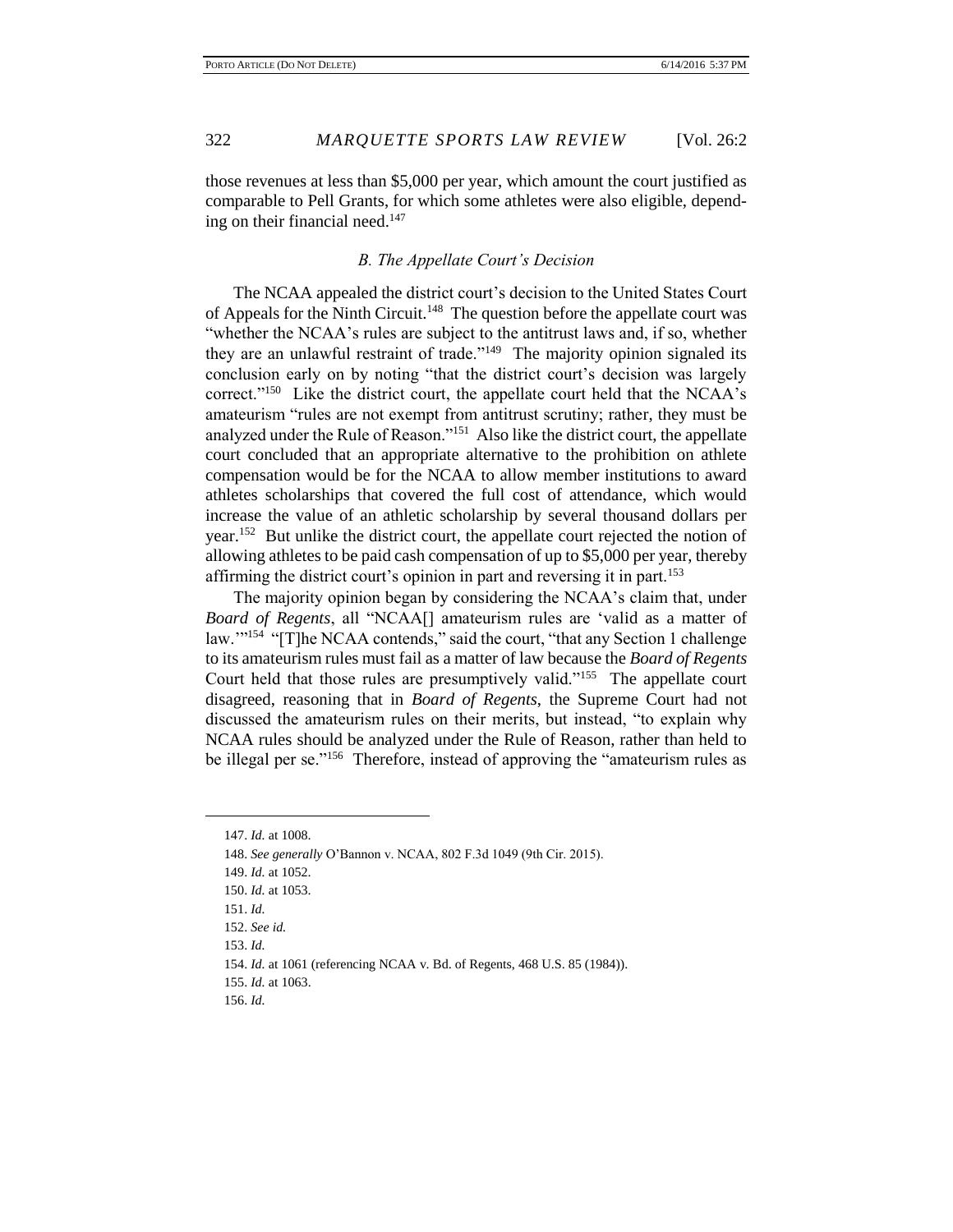categorically consistent with the Sherman Act,"<sup>157</sup> *Board of Regents* "held that, because many NCAA rules[, including] the amateurism rules[,] are part of the 'character and quality of the [NCAA's] "product,"' no NCAA rule should be invalidated without a Rule of Reason analysis."<sup>158</sup> In short, the appellate court concluded, "[t]he [Supreme] Court's long encomium to amateurism, though impressive-sounding, was [merely] dicta."<sup>159</sup>

Neither did "[t]he NCAA's argument that its compensation rules are 'eligibility' restrictions" that do not regulate any commercial activity impress the appellate judges, who dismissed the NCAA's contention as "a sleight of hand" because "[t]here is real money at issue here."<sup>160</sup> Put another way, the rules prohibiting athlete compensation were more like rules affecting the NCAA's relationships "with ... coaches or ... corporate business partners" than rules concerning academic eligibility to compete.<sup>161</sup>

The majority proceeded to conclude that the plaintiffs showed they suffered an antitrust injury because the NCAA's rules prevented them from profiting from the use of their names, images, and likenesses in the videogame industry.<sup>162</sup> The videogame example was sufficient to demonstrate the plaintiffs' injury, so the court did not need to consider whether that injury extended to live television broadcasts or archival footage of college games.<sup>163</sup> The athletes must forego compensation for the use of their names, images, and likenesses (NILs) and accept an athletic scholarship, but nothing more, "because the NCAA [member institutions] have agreed to value the athletes' NILs at zero, 'an anticompetitive effect" in the court's eyes.<sup>164</sup> That anticompetitive effect was price-fixing, so under the Rule of Reason, the plaintiffs demonstrated an antitrust injury.<sup>165</sup>

The baton was now in the hand of the NCAA, which needed to show procompetitive goals that justified its prohibition on athlete compensation.<sup>166</sup> The NCAA succeeded in that the appellate court agreed with the district court's finding of a "procompetitive effect in the NCAA's commitment to amateurism[,] namely, that the amateur nature of collegiate sports increases

<sup>157.</sup> *Id.*

<sup>158.</sup> *Id.* (alteration in original) (citation omitted) (quoting *Bd. of Regents*, 468 U.S. at 102).

<sup>159.</sup> *Id.*

<sup>160.</sup> *Id.* at 1065.

<sup>161.</sup> *Id.* at 1066.

<sup>162.</sup> *Id.* at 1067.

<sup>163.</sup> *Id.*

<sup>164.</sup> *Id.* at 1071 (quoting O'Bannon v. NCAA, 7 F. Supp. 3d 955, 973 (N.D. Cal. 2014), *aff'd in part, vacated in part*, 802 F.3d 1049 (9th Cir. 2015)).

<sup>165.</sup> *Id.* at 1071–72.

<sup>166.</sup> *See id.* at 1072.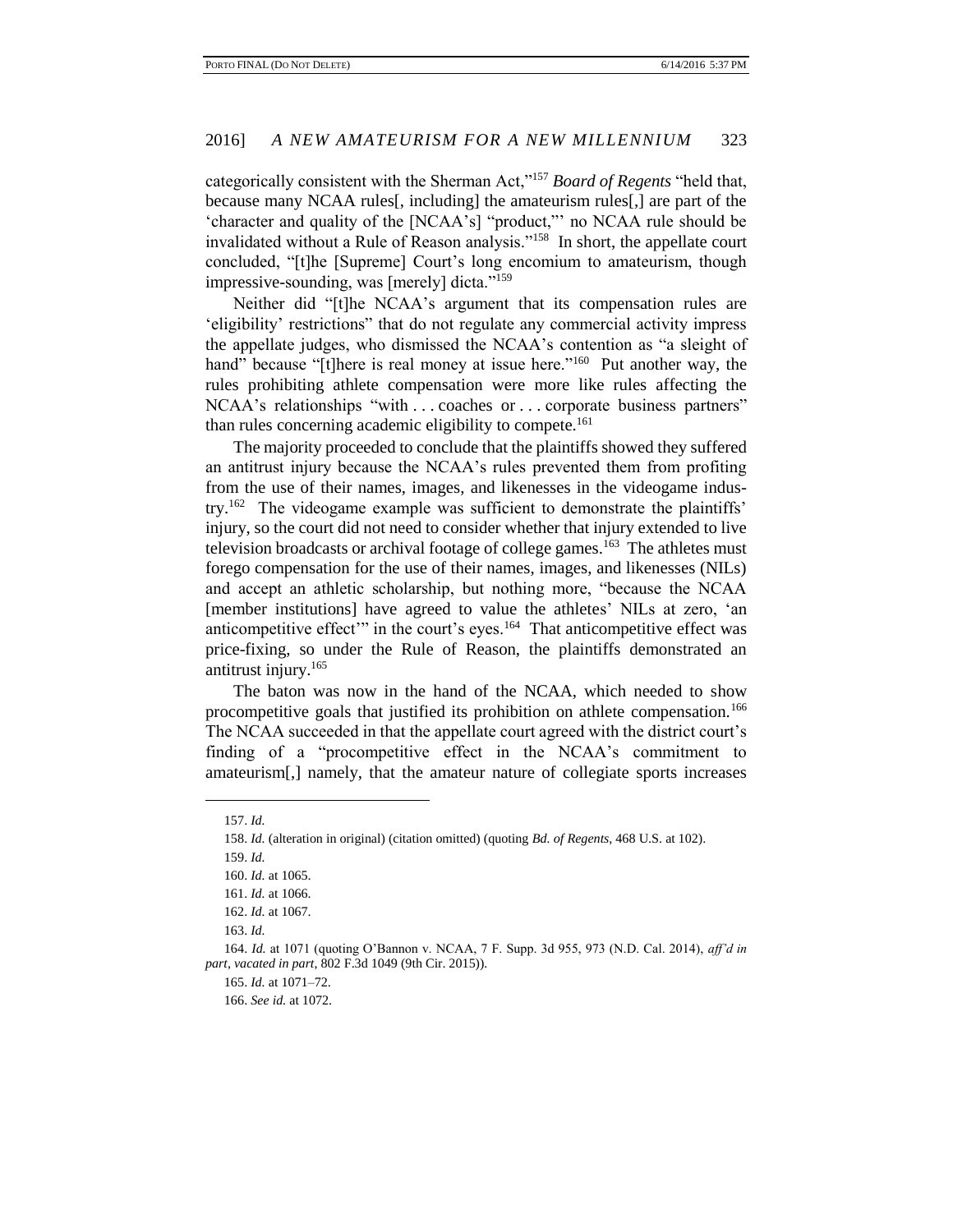their appeal to consumers."<sup>167</sup> Therefore, the appellate court determined "that the NCAA's compensation rules serve the two procompetitive purposes identified by the district court: integrating academics with athletics, and 'preserving the popularity of the NCAA's product by promoting its current understanding of amateurism."<sup>168</sup>

Because the NCAA met its burden, the plaintiffs now had to show, as they did for the district court, that less restrictive alternatives to the current compensation rules could satisfy the NCAA's procompetitive goals.<sup>169</sup> The majority opinion recalled the two such alternatives the district court identified—athletic scholarships that cover the full cost of attendance and a small amount of deferred compensation held in a trust fund—then accepted the former but rejected the latter.<sup>170</sup> The appellate court reasoned that the evidence presented to "the district court indicated that raising the . . . cap [on athletic scholarships] to the cost of attendance would have virtually no impact on amateurism."<sup>171</sup> Indeed, "Dr. Mark Emmert, the president of the NCAA, testified . . . that giving student-athletes scholarships up to their full costs of attendance would not violate the NCAA's principles of amateurism because all the money given to students would be going to cover their 'legitimate costs' to attend school."<sup>172</sup> Furthermore, "nothing in the [trial] record," the court emphasized, "suggested that consumers of college sports would become less interested in those sports if athletes' scholarships covered their full cost of attendance, or that an increase in the [scholarship] cap would impede the integration of student-athletes into their academic communities."<sup>173</sup> Thus, in the appellate court's view, "[a] compensation cap set at . . . [the] full cost of [college] attendance is a substantially less restrictive alternative means of accomplishing the NCAA's legitimate procompetitive purposes."<sup>174</sup>

But the trust fund is a different story, the majority concluded.<sup>175</sup> It reasoned that in validating the trust fund, the district court failed to recognize "that not paying student-athletes is *precisely what makes them amateurs*."<sup>176</sup> Besides, the majority observed, as "far as we can determine, [former CBS Sports executive Neal] Pilson's offhand comment under cross-examination is the sole support for

<sup>167.</sup> *Id.* at 1073.

<sup>168.</sup> *Id.* (quoting *O'Bannon*, 7 F. Supp. 3d at 1005).

<sup>169.</sup> *Id.* at 1074.

<sup>170.</sup> *Id.* (citing *O'Bannon*, 7 F. Supp. 3d at 1005–07).

<sup>171.</sup> *Id.* at 1074–75.

<sup>172.</sup> *Id.* at 1075 (citing *O'Bannon*, 7 F. Supp. 3d at 983).

<sup>173.</sup> *Id.* (citing *O'Bannon*, 7 F. Supp. 3d at 983).

<sup>174.</sup> *Id.*

<sup>175.</sup> *See id.* at 1076.

<sup>176.</sup> *Id.*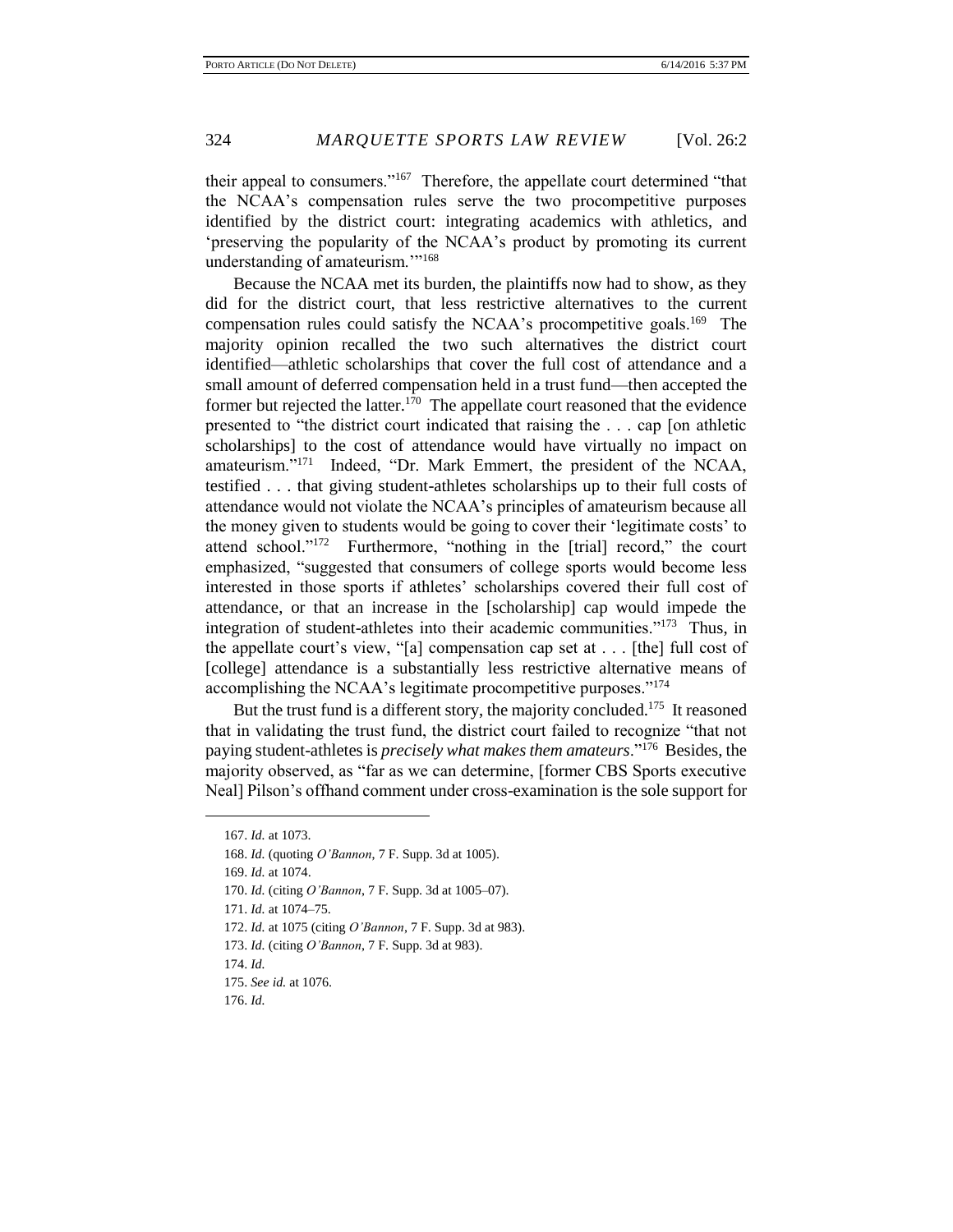the district court's \$5,000 figure."<sup>177</sup> Most importantly, "offering student-athletes education-related compensation" is permissible, but "offering them cash sums untethered to educational expenses is not"; indeed, "it is a quantum leap" from education-related compensation.<sup>178</sup>

Thus, the appellate court affirmed the portion of the district court's decision that raised the cap on athletic scholarships to the cost of attendance but reversed the portion that created the trust fund for college athletes.<sup>179</sup> "The Rule of Reason requires that the NCAA permit its schools to provide up to the cost of attendance to their student athletes," the majority explained.<sup>180</sup> "It does not require more."<sup>181</sup>

Not everybody shared that view. The majority opinion prompted a partial dissent from the panel's chief judge, who pointed out that "sufficient evidence" indicated the trust fund "would not have a significant impact on consumer interest in college sports."<sup>182</sup> Besides, players can now receive "Pell [G]rants in excess of their cost of attendance," and Division I tennis recruits can "earn up to \$10,000 per year in prize money from [competition] before . . . [entering] college," so \$5,000 per year in deferred compensation hardly seemed out of bounds.<sup>183</sup>

Another basis for the partial dissent was that its author credited Mr. Pilson's testimony more than the majority did.<sup>184</sup> Noting that Pilson was an expert witness, he had testified at length, and the plaintiffs had not challenged his qualifications, the dissent reasoned that the majority should not dismiss that testimony based on Pilson's supposedly "offhand" demeanor (suggesting the \$5,000 figure when pressed) that the appellate panel did not see.<sup>185</sup> Finally, the dissenting judge also credited the testimony of expert witness Dr. Daniel Rascher, who stated that consumer demand typically does not decline when athletes are paid, as the Olympics, Major League Baseball, tennis, and rugby illustrate.<sup>186</sup> Thus, in the view of the dissent, both the raised cap on scholarships and the trust fund were permissible means of achieving the NCAA's

<sup>177.</sup> *Id.* at 1078.

<sup>178.</sup> *Id.*

<sup>179.</sup> *Id.* at 1079.

<sup>180.</sup> *Id.* 

<sup>181.</sup> *Id.*

<sup>182.</sup> *Id.* at 1080 (Thomas, C.J., concurring and dissenting).

<sup>183.</sup> *See id.* (Thomas, C.J., concurring and dissenting) (citing O'Bannon v. NCAA, 7 F. Supp. 3d 955, 974, 1000 (N.D. Cal. 2014), *aff'd in part, vacated in part*, 802 F.3d 1049 (9th Cir. 2015).

<sup>184.</sup> *See id.* (Thomas, C.J., concurring and dissenting).

<sup>185.</sup> *Id.* (Thomas, C.J., concurring and dissenting).

<sup>186.</sup> *Id.* at 1081 (Thomas, C.J., concurring and dissenting).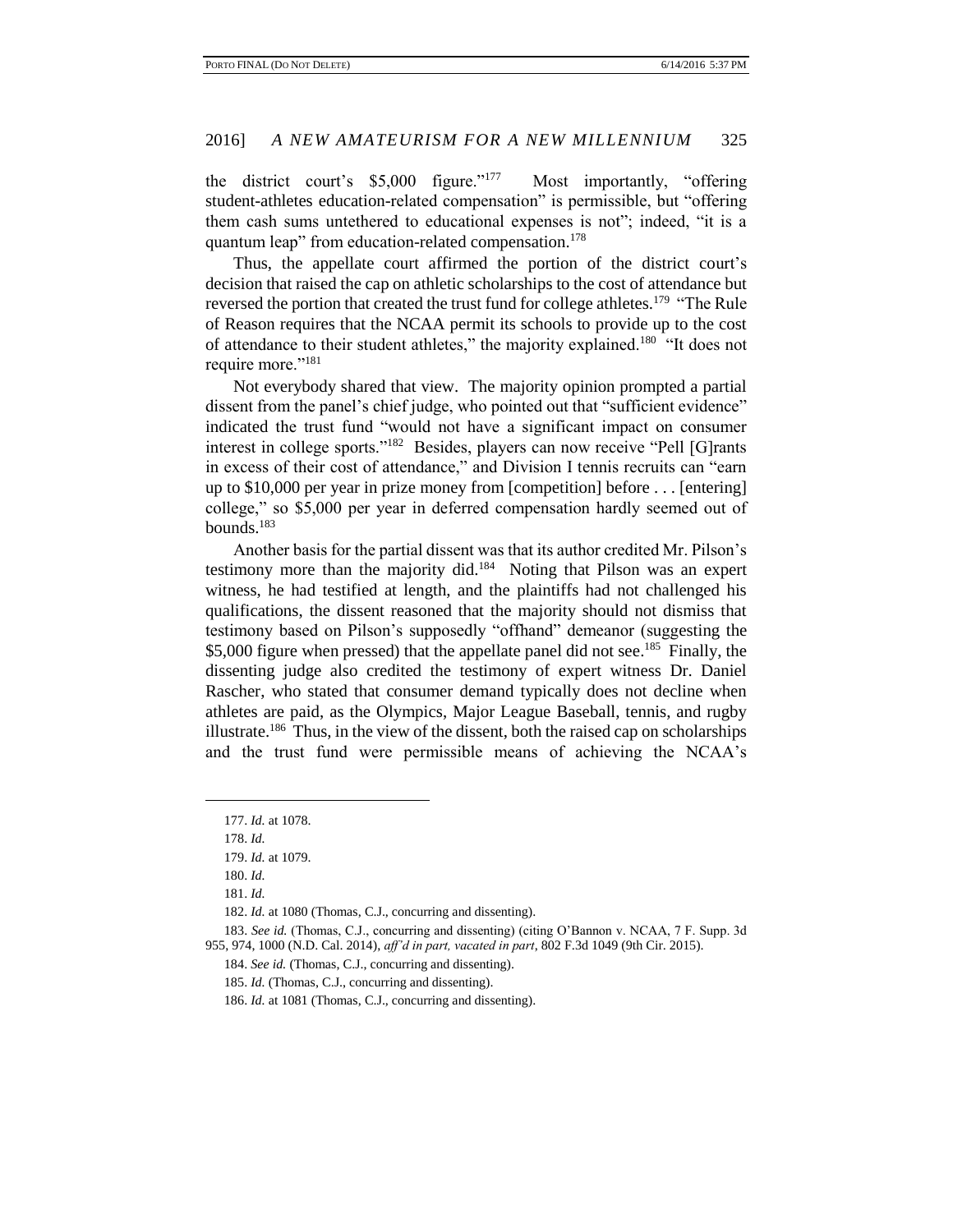procompetitive aims.<sup>187</sup>

But the majority opinion carried the day, of course, so only the raised scholarship cap is the law at present. That is a victory of sorts for athletes, who, until recently, received scholarships that typically left them several thousand dollars short of covering the full cost of attending college. Moreover, the Ninth Circuit, like the district court, rejected the NCAA's longstanding argument, which courts have traditionally adhered to, that player-related NCAA rules are not commercial, hence are beyond the reach of antitrust law.

Any victory by the plaintiffs was modest, though, because the NCAA had already authorized the Power Five conferences to allow their members to raise the cap on athletic scholarships to cover the full cost of attendance.<sup>188</sup> And the Ninth Circuit's veto of the trust fund means that although athletes will now be better able to cover their costs, they still will not be compensated adequately for the value of their contributions to the wealth and the institutional brands of their respective universities.

Two weeks after the Ninth Circuit issued its decision, the plaintiffs sought an en banc rehearing by an eleven-member panel of Ninth Circuit judges.<sup>189</sup> The full Ninth Circuit panel subsequently denied the plaintiffs' request for an en banc rehearing.<sup>190</sup> In March 2016, the plaintiffs filed a petition for certiorari in the United States Supreme Court.<sup>191</sup> At this writing, in the spring of 2016, the cert petition is pending; the Court has yet to decide whether to add the case to its calendar for the October 2016 Term.

 $\overline{a}$ 

190. *Id.* The entire *O'Bannon* lawsuit looks modest compared to another suit that is pending, *Jenkins v. NCAA*, which features a considerably broader antitrust challenge to amateurism in hopes of uprooting it in favor of a free-market approach that would blur, if not obliterate, any meaningful distinction between college and professional sports. *See* Benjamin A. Tulis & Gregg E. Clifton, *Ninth Circuit Holds NCAA Subject to Antitrust Scrutiny, but Vacates Injunction Allowing up to \$5,000 per Year Deferred Compensation to College Athletes*, NAT'L L. REV. (Oct. 1, 2015), http://www.natlawreview.com/article/ninth-circuit-holds-ncaa-subject-to-antitrust-scrutiny-vacates-injunction-allowing. On December 4, 2015, the same district court that decided *O'Bannon* granted the plaintiffs' motion for class certification in *Jenkins*. *See generally* Jenkins v. NCAA, 311 F.R.D. 532 (N.D. Cal. 2015). Two months later, the Ninth Circuit denied the NCAA's petition for permission to appeal the trial court's order granting class action certification.

191. Steve Berkowitz, *O'Bannon Plaintiffs Ask Supreme Court to Take Case*, USA TODAY (March 15, 2016), http://www.usatoday.com/story/sports/college/2016/03/15/obannon-plaintiffs-ask-supre; Jon Solomon, *NCAA Seeks Extension to Petition Supreme Court in O'Bannon Case*, CBS SPORTS (March 2, 2016), http://mweb.cbssports.com/ncaaf/writer/jon-solomon/25502698/ncaa-seeks-extension-to-pet.

<sup>187.</sup> *Id.* at 1083 (Thomas, C.J., concurring and dissenting).

<sup>188.</sup> *See* New, *supra* note 62.

<sup>189.</sup> Audrey C. Sheetz, *Student-Athletes vs. NCAA:Preserving Amateurism in College Sports Amidst the Fight for Player Compensation*, 81 BROOK. L. REV. 865, 881 (2016). After the plaintiffs petitioned for en banc review, the Ninth Circuit asked the NCAA to file a response, which the NCAA did in November 2015. Email from Sathya Gosselin, Esquire, Hausfeld, LLP, who represented the plaintiffs in *O'Bannon*, to Brian L. Porto, Professor, Vt. Law Sch. (Dec. 10, 2015) (on file with author).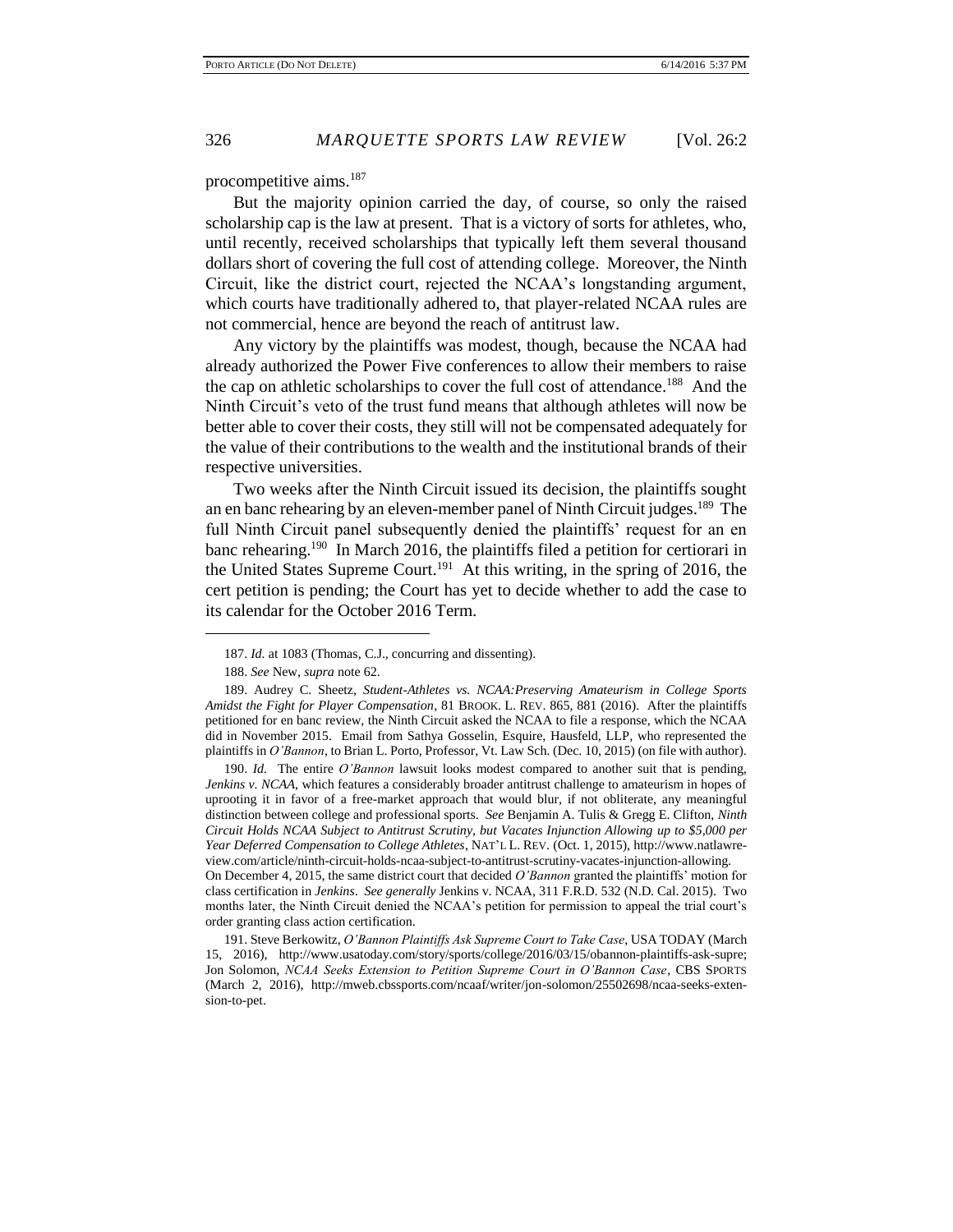In appealing to the Supreme Court, the plaintiffs have taken a risk because the Court could reverse the decisions of the two lower courts and hold that the NCAA's prohibition on payments to athletes beyond the limits of the traditional scholarship complies with the dictates of antitrust law. In that circumstance, not only would the plaintiffs lose the opportunity to expand compensation opportunities for college athletes, but the plaintiffs' counsel would lose the nearly \$46 million in costs and fees that a federal magistrate has awarded them.<sup>192</sup> But if the Court accepts the case, the NCAA would also face a risk, because the Court could hold that the challenged prohibition deserves no deference under antitrust law and perhaps even that a trust fund is a permissible means of compensating college athletes for the use of their names, images, and likenesses.<sup>193</sup>

The future contours of the athlete-institution relationship are too important to be left to courts and antitrust lawyers, though. Educators should shape that relationship because they work for educational institutions and care about the athletes as students. Part V unveils one educator's design for a modern amateurism model that seeks to serve both athletes and higher education.

#### V. MODERNIZING AMATEURISM

As Section II shows, amateurism has evolved over time and no longer fits the definition it had at the NCAA's founding in 1906. Two veteran observers of college sports, a sociologist and an economist, respectively, write in this regard: "[i]n short, amateurism in intercollegiate athletics is whatever the NCAA says it is."<sup>194</sup> Accordingly, amateurism need not conjure up images of cricket matches or shooting parties at Downton Abbey. Modern Americans can define it to fit modern conditions, while retaining its historic opposition to athletic employment. The modern amateur could be defined as one who does not play for a professional team in his or her collegiate sport, does not receive a salary (or a share of gate receipts) for playing the collegiate sport, but only reimbursement for educational costs and basic living expenses, is a full-time student in good standing, and, aside from having an athletic scholarship, is subject to the same rights and responsibilities as his or her classmates.<sup>195</sup> An amateurism redefined along such lines could liberate college athletes from

<sup>192.</sup> Berkowitz, *supra* note 191.

<sup>193.</sup> *Id.*; *see also* Solomon, *supra* note 191.

<sup>194.</sup> ANDREW ZIMBALIST & ALLEN SACK, THOUGHTS ON AMATEURISM, THE O'BANNON CASE AND THE VIABILITY OF COLLEGE SPORT 7 (2013), https://drakegroupblog.files.wordpress.com/201 3/04/drake-statement-obannon1.doc.

<sup>195.</sup> This definition is derived from one put forth several years ago by another commentator. *See* Fitt*, supra* note 30, at 586–87.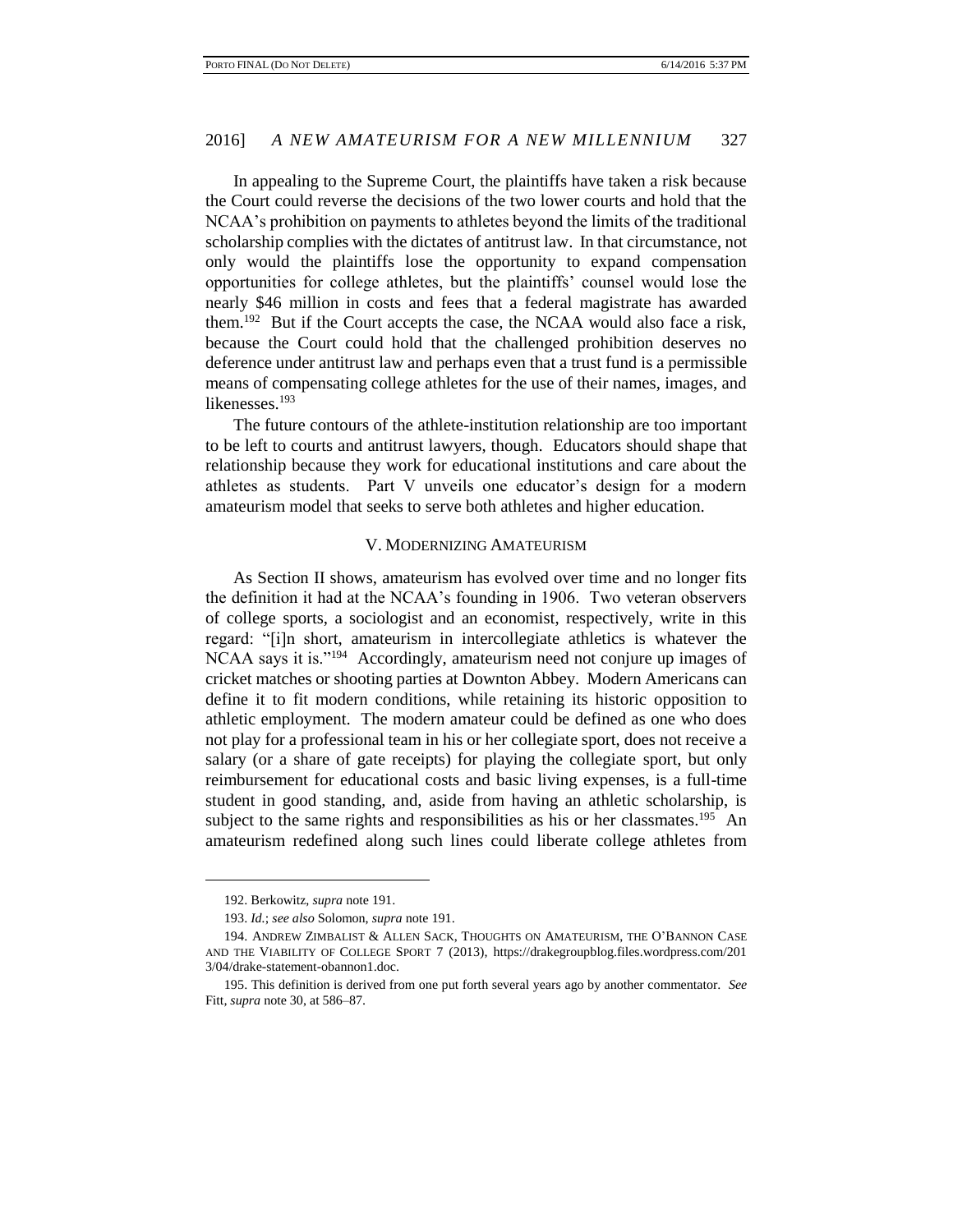perennially persnickety NCAA rules regarding agents, endorsements, and entry into a professional draft.<sup>196</sup>

Amateurism is worth retaining in concept because it links athletics to academics. As long as academic institutions sponsor the teams, athletes must be required to pursue a degree and nudged to nurture interests and abilities unrelated to sport. Education is about long-term human development; hence, institutions that use athletes for short-term benefit, then discard them after four years without a degree or job skills, deserve our disgust and condemnation. But if the employment model governed college sports, athletes would have little or no incentive to study, because they would view themselves as professionals, and coaches would feel emboldened to occupy all their players' time with athletic obligations because the players would be employees, not students. Nobody would have to make sure they went to class or study hall or received remedial help if necessary. And the percentage who found employment in professional sports would still be negligible. Presumably, they would leave college with more money in the bank than they do now, but that money would not sustain them through what would likely be a lifetime of low-wage employment. Thus, despite all the problems associated with America's marriage of sport to higher education, retaining but modernizing it is preferable to a divorce that would make the athletes employees and "college sports" an oxymoron.

In preserving amateurism, though, one must take account of Professor Allison's sobering reminder "that when people live in dire material poverty . . . to offer them amateur institutions . . . is to mock their condition."<sup>197</sup> Applied to American college sports, this statement means that modern amateurism should account for the commercial success of the enterprise and the economically disadvantaged circumstances from which many college athletes, notably football and basketball players, come. Accordingly, modern amateurism should include the following components: $198$ 

1. Athletic scholarships that remain in effect until graduation

<sup>196.</sup> *See id.* at 590.

<sup>197.</sup> ALLISON, *supra* note 4, at 161.

<sup>198.</sup> The components of modern amateurism reflect the positions of the Drake Group, of which the Author is a member and whose position papers the Author contributed to as a co-author and an editor. The Drake Group defines itself as a national organization of faculty and others whose mission "is to defend academic integrity in higher education from the corrosive aspects of commercialized college sports." *Vision, Mission and Goals*, DRAKE GROUP, INC., http://thedrakegroup.org/2012/12/ 04/hutchins-award-2/ (last visited June 9, 2016). For all of the Drake Group's position papers cited in this Article, see *Policy Positions*, DRAKE GROUP, INC. http://thedrakegroup.org/policy-positions/ (last visited June 9, 2016).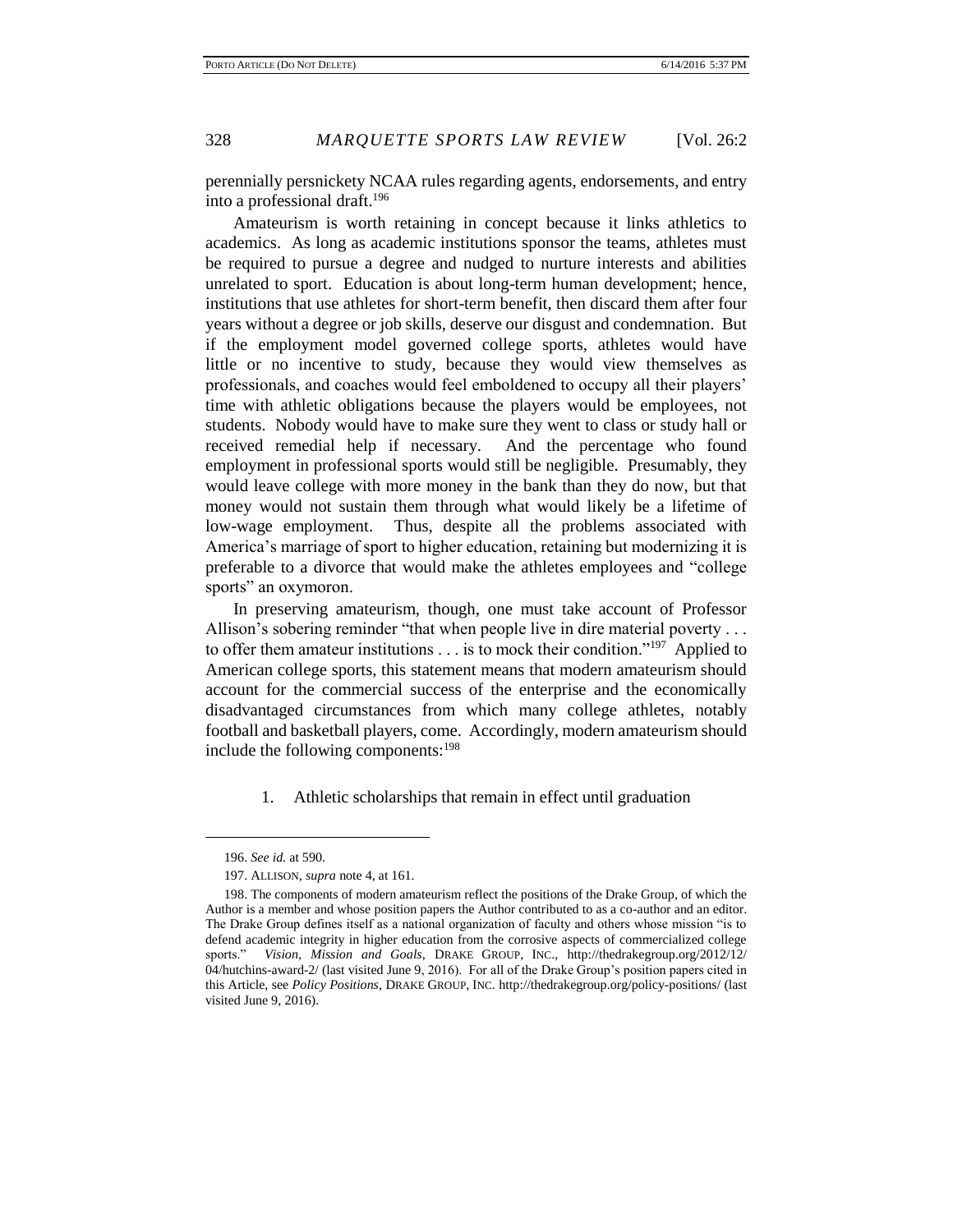(five years total) and cannot be revoked unless the recipient voluntarily withdraws from the team, "fails to meet academic requirements necessary . . . to retain" the scholarship, or "engages in serious misconduct" punishable by institutional rules and applicable to all students;<sup>199</sup>

- 2. Athletic scholarships that cover the full cost of college attendance, as determined by federal student financial aid guidelines; $200$
- 3. Deferred compensation, namely, a trust fund, comprised of revenues from the use of players' names, images, and likenesses, in an equal amount per player and equal in amount to a maximum Pell Grant, but subject to an annual inflation allowance. Players could only withdraw funds at graduation or the completion of their collegiate eligibility and only for educational purposes, such as completing a Bachelor's degree or pursuing a graduate degree; $^{201}$
- 4. The right to endorse products and businesses and to sign autographs, as long as an athlete's institution does not arrange for the endorsement, is not mentioned in it, and no identifying mark of an institution (e.g., logo, football jersey, etc.) is displayed in the endorsement; $^{202}$
- 5. The right to retain an agent to explore opportunities in professional sports (or the endorsement opportunities referenced above) and to negotiate a professional sports contract on the athlete's behalf. Under this right, the athlete shall not be deemed a professional, hence ineligible for college sports, unless the athlete signs or verbally commits to an enforceable contract with, or receives money from, a professional team. An athlete who declares his or her eligibility for a professional draft can be drafted, yet remain

<sup>199.</sup> D. LOPIANO ET AL., RIGHTS OF COLLEGE ATHLETES 6 (2015), https://drakegroupblog.files.wordpress.com/2015/06/athletesrights\_final.pdf. Ironically, the NCAA did its best to abandon "amateurism in 1973 by prohibiting multi-year scholarships and" replacing them with annually renewable scholarships that empowered "coach[es] to cancel an athlete's [financial aid] at the end of one year for [almost] any reason, including . . . the need to make room for a more talented recruit." ZIMBALIST & SACK, *supra* note 194, at 4.

<sup>200.</sup> *See* D. LOPIANO ET AL.,COMPENSATION OF COLLEGE ATHLETES INCLUDING REVENUES FROM COMMERCIAL USE OF THEIR NAMES, LIKENESSES, AND IMAGES 5 (2015), https://drakegroupblog.files.wordpress.com/2015/03/tdg-position-paper-name-image-likeness-final1.pdf.

<sup>201.</sup> *See id.* at 3.

<sup>202.</sup> *Id.* at 9.